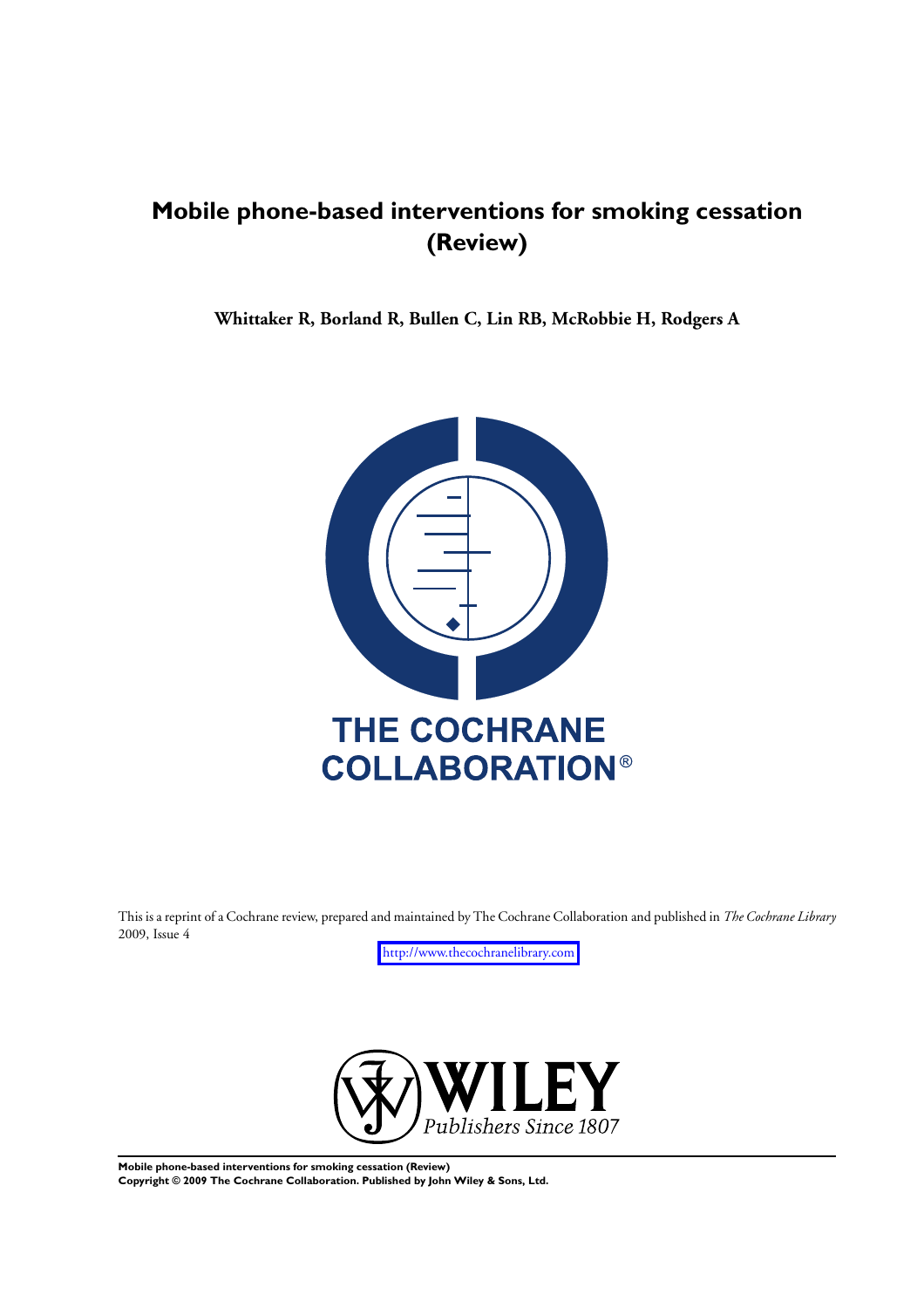# **TABLE OF CONTENTS**

| 9                                                                                                                           |
|-----------------------------------------------------------------------------------------------------------------------------|
| 10                                                                                                                          |
| 18                                                                                                                          |
|                                                                                                                             |
| Analysis 1.1. Comparison 1 mobile phone intervention v. control, Outcome 1 26 week continuous abstinence (<5 lapses).<br>18 |
| Analysis 1.2. Comparison 1 mobile phone intervention v. control, Outcome 2 short-term self-reported point prevalence        |
| 19                                                                                                                          |
| Analysis 2.1. Comparison 2 mobile phone plus internet intervention v. control, Outcome 1 12 month self-reported repeated    |
| 19                                                                                                                          |
| Analysis 2.2. Comparison 2 mobile phone plus internet intervention v. control, Outcome 2 12 month self-reported point       |
| 20                                                                                                                          |
| Analysis 2.3. Comparison 2 mobile phone plus internet intervention v. control, Outcome 3 short-term self-reported point     |
| 20                                                                                                                          |
| 20                                                                                                                          |
| 21                                                                                                                          |
| 21                                                                                                                          |
| 21                                                                                                                          |
| 21                                                                                                                          |
| 22                                                                                                                          |

**Mobile phone-based interventions for smoking cessation (Review) i Copyright © 2009 The Cochrane Collaboration. Published by John Wiley & Sons, Ltd.**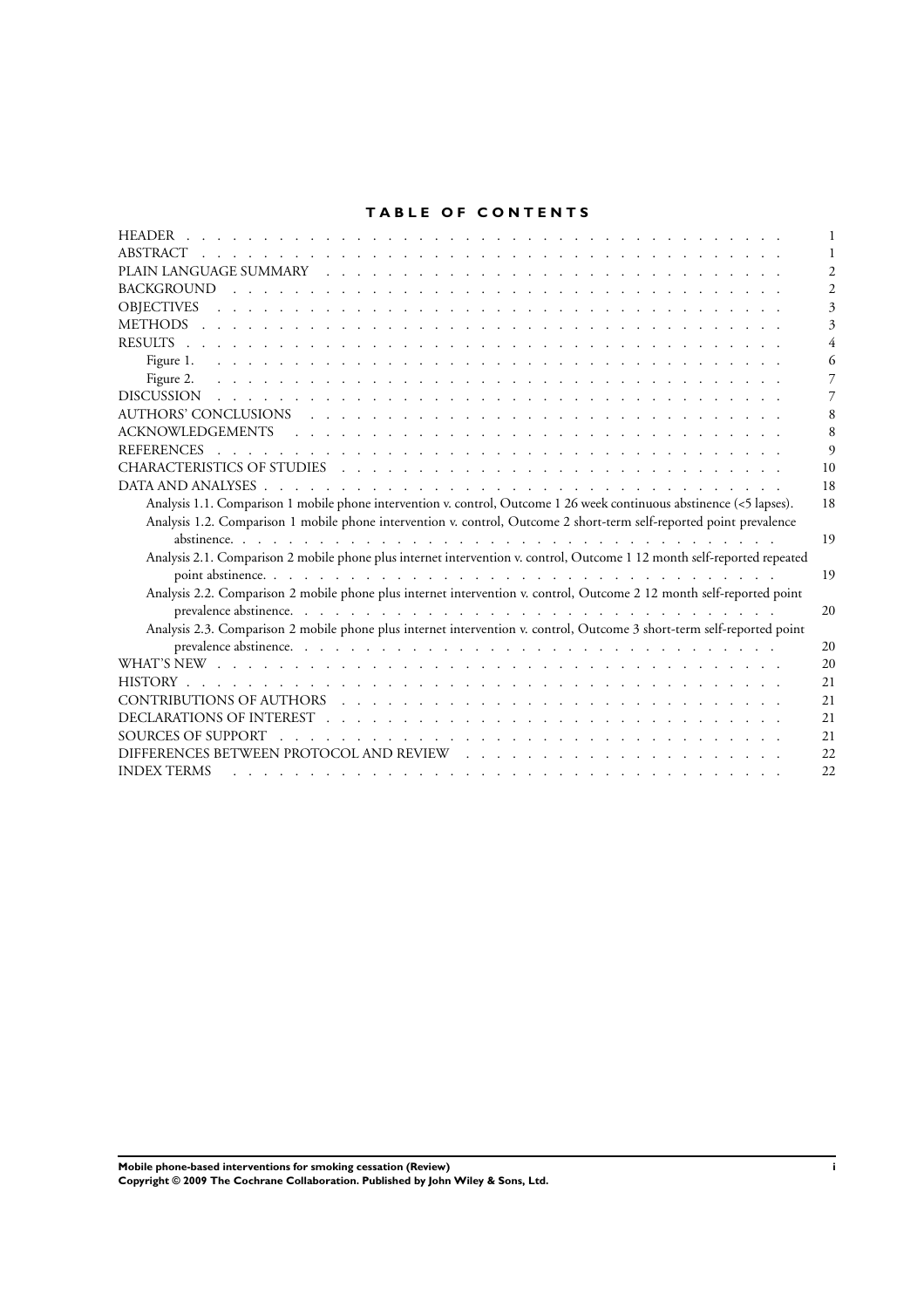**[Intervention Review]**

# **Mobile phone-based interventions for smoking cessation**

Robyn Whittaker<sup>1</sup>, Ron Borland<sup>2</sup>, Chris Bullen<sup>1</sup>, Ruey B Lin<sup>3</sup>, Hayden McRobbie<sup>4</sup>, Anthony Rodgers<sup>5</sup>

<sup>1</sup>Clinical Trials Research Unit, University of Auckland, Auckland, New Zealand. <sup>2</sup>VicHealth Centre for Tobacco Control, The Cancer Council Victoria, Carlton, Australia. <sup>3</sup>Covance Pty Ltd, Sydney, Australia. <sup>4</sup>Wolfson Institute of Preventive Medicine, Queen Mary, University of London, London, UK.<sup>5</sup>Department of Medicine, University of Auckland, Clinical Trials Research Unit (CTRU), Auckland, New Zealand

Contact address: Robyn Whittaker, Clinical Trials Research Unit, University of Auckland, Cnr Morrin & Merton Rds, Glen Innes, Auckland, New Zealand. [r.whittaker@ctru.auckland.ac.nz](mailto:r.whittaker@ctru.auckland.ac.nz).

**Editorial group:** Cochrane Tobacco Addiction Group. **Publication status and date:** New, published in Issue 4, 2009. **Review content assessed as up-to-date:** 28 June 2009.

**Citation:** Whittaker R, Borland R, Bullen C, Lin RB, McRobbie H, Rodgers A. Mobile phone-based interventions for smoking cessation. *Cochrane Database of Systematic Reviews* 2009, Issue 4. Art. No.: CD006611. DOI: 10.1002/14651858.CD006611.pub2.

Copyright © 2009 The Cochrane Collaboration. Published by John Wiley & Sons, Ltd.

### **A B S T R A C T**

### **Background**

Innovative effective smoking cessation interventions are required to appeal to those who are not accessing traditional cessation services. Mobile phones are widely used and are now well integrated into the daily lives of many, particularly young adults. Mobile phones are a potential medium for the delivery of health programmes such as smoking cessation.

#### **Objectives**

To determine whether mobile phone-based interventions are effective at helping people who smoke, to quit.

#### **Search strategy**

We searched MEDLINE, EMBASE, Cinahl, PsycINFO, The Cochrane Library, the National Research Register and the ClinicalTrials register, with no restrictions placed on language or publication date.

#### **Selection criteria**

We included randomized or quasi-randomized trials. Participants were smokers of any age who wanted to quit. Studies were those examining any type of mobile phone-based intervention. This included any intervention aimed at mobile phone users, based around delivery via mobile phone, and using any functions or applications that can be used or sent via a mobile phone.

#### **Data collection and analysis**

Information on the specified quality criteria and methodological details was extracted using a standardised form. Participants who dropped out of the trials or were lost to follow up were considered to be smoking. Meta-analysis of the included studies was undertaken using the Mantel-Haenszel Risk Ratio fixed-effect method provided that there was no evidence of substantial statistical heterogeneity as assessed by the  $I^2$  statistic. Where meta-analysis was not possible, summary and descriptive statistics are presented.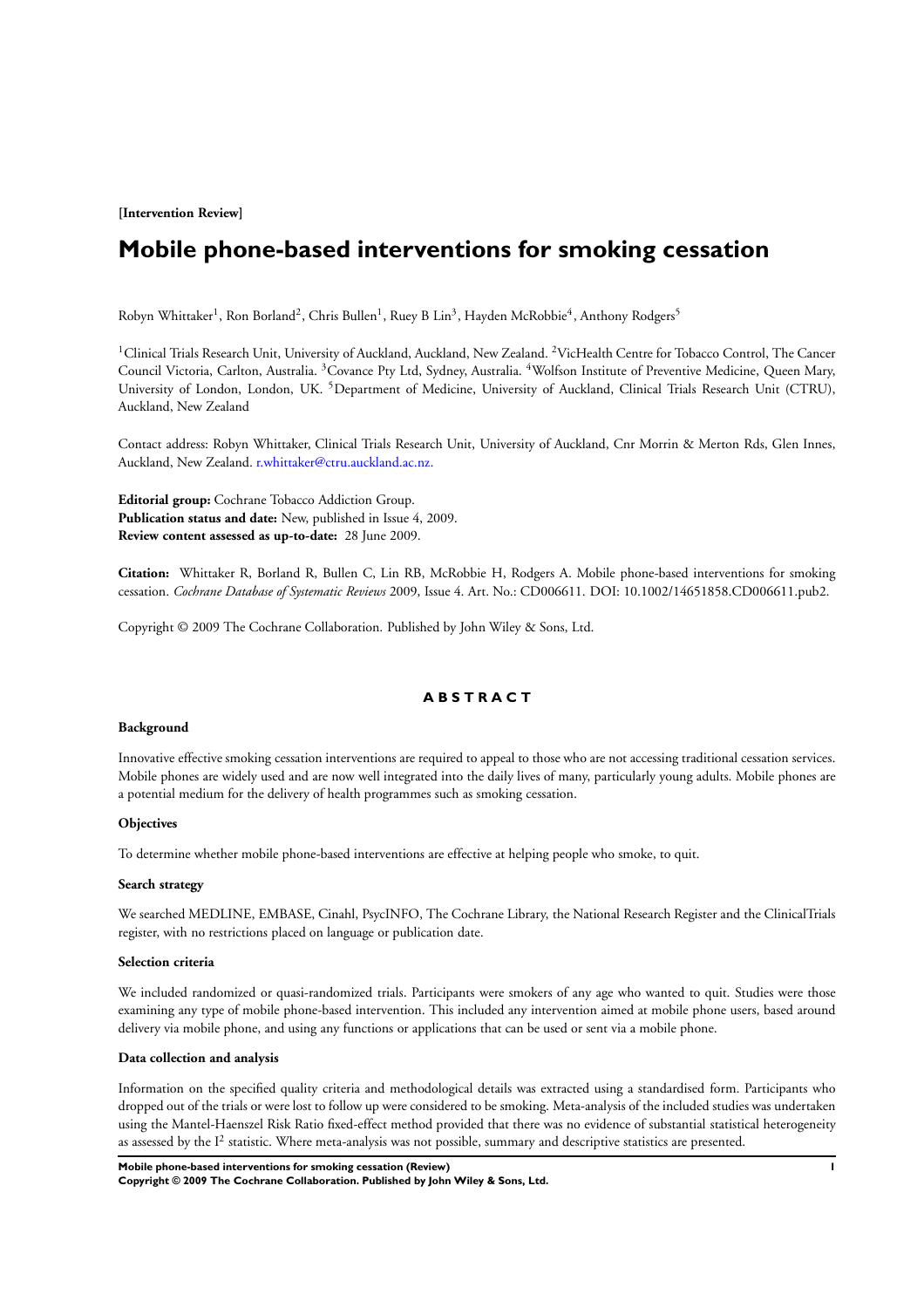### **Main results**

Four studies were excluded as they were small non-randomized feasibility studies, and two studies were excluded because follow up was less than six months. Four trials (reported in five papers) are included: a text message programme in New Zealand; a text message programme in the UK; and an Internet and mobile phone programme involving two different groups in Norway. The different types of interventions are analysed separately. When combined by meta-analysis the text message programme trials showed a significant increase in short-term self-reported quitting (RR 2.18, 95% CI 1.80 to 2.65). However, there was considerable heterogeneity in long-term outcomes, with the much larger trial having problems with misclassification of outcomes; therefore these data were not combined. When the data from the Internet and mobile phone programmes were pooled we found statistically significant increases in both short and long-term self-reported quitting (RR 2.03, 95% CI 1.40 to 2.94).

#### **Authors' conclusions**

The current evidence shows no effect of mobile phone-based smoking cessation interventions on long-term outcome. While short-term results are positive, more rigorous studies of the long-term effects of mobile phone-based smoking cessation interventions are needed.

### **P L A I N L A N G U A G E S U M M A R Y**

### **Can interventions delivered by mobile phones help people to stop smoking?**

More evidence is needed to determine if programmes delivered over mobile phones can help people to stop smoking. This review found text message mobile phone programmes to be effective in the short-term (six weeks), and a combined Internet-mobile phone programme to be effective up to 12 months.

# **B A C K G R O U N D**

Since the introduction of mobile phone networks in the 1980s the use of mobile phones has grown exponentially. By the end of 2008 there were reported to be more than four billion mobile cellular subscriptions worldwide with some countries (e.g. United Kingdom and parts of Europe) having more mobile cellular subscriptions than people ([ITU 2009\)](#page-10-0). There has been a rapid expansion in the use of text messaging with a reported 78.9 billion text messages sent during 2008 in the UK ([MDA 2009\)](#page-10-0) and an estimated one trillion messages during 2008 in the USA ([CTIA 2009\)](#page-10-0). Advances in mobile communications technology continue to make new functions available. In a 2005 multinational survey (of 4000 participants from 21 countries) 53% of mobile phone consumers said they are able to access multimedia services (data services like mobile email or browsing mobile websites ([Urban 2007](#page-10-0))); proportions varied by region and by age with those under 34 years being more likely to have a multimedia phone. In most countries it is young adults who are more likely to own mobile phones, to own new mobile phones and to be using the newer functions of mobile phones [\(Urban 2007\)](#page-10-0).

Health services around the world now use mobile phones to support patients. In particular mobile phones (voice and text messaging) have been used to improve medication adherence [\(Puccio](#page-10-0) [2006](#page-10-0)), send appointment reminders [\(Leong 2006;](#page-10-0) [Downer 2006](#page-10-0)), improve monitoring and self-management of chronic disorders (such as diabetes) ([Kim 2006;](#page-10-0) [Gammon 2005;](#page-10-0) [Tasker 2007;](#page-10-0) [Ferrer-Roca 2004](#page-10-0)), report test results [\(Menon-Johansson 2007;](#page-10-0) [Dhar 2006\)](#page-10-0), and check in with patients and collect data between appointments [\(Freedman 2006](#page-10-0); [Collins 2003\)](#page-10-0).

Smoking cessation programmes are also starting to use mobile phones, particularly as adjuncts to quitlines and Internet quit coaches, e.g. the NHS Stop Smoking Service's 'Together' programme (http://gosmokefree.nhs.uk/what-suits-me/ support-at-home/) and the New Zealand Quitline 'Txt2quit' programme (http://www.quit.org.nz/txt2quit/page/txt2quit\_5.php). Cessation interventions that are aimed at young adults appear ideally suited for delivery via mobile phones, as young people appreciate the anonymity and confidentiality allowable, and the ease of use anywhere at anytime [\(Vuckovic 2003](#page-10-0); [Balch 2004\)](#page-10-0). Other possible benefits of mobile phone-based smoking cessation inter-

**Mobile phone-based interventions for smoking cessation (Review) 2 Copyright © 2009 The Cochrane Collaboration. Published by John Wiley & Sons, Ltd.**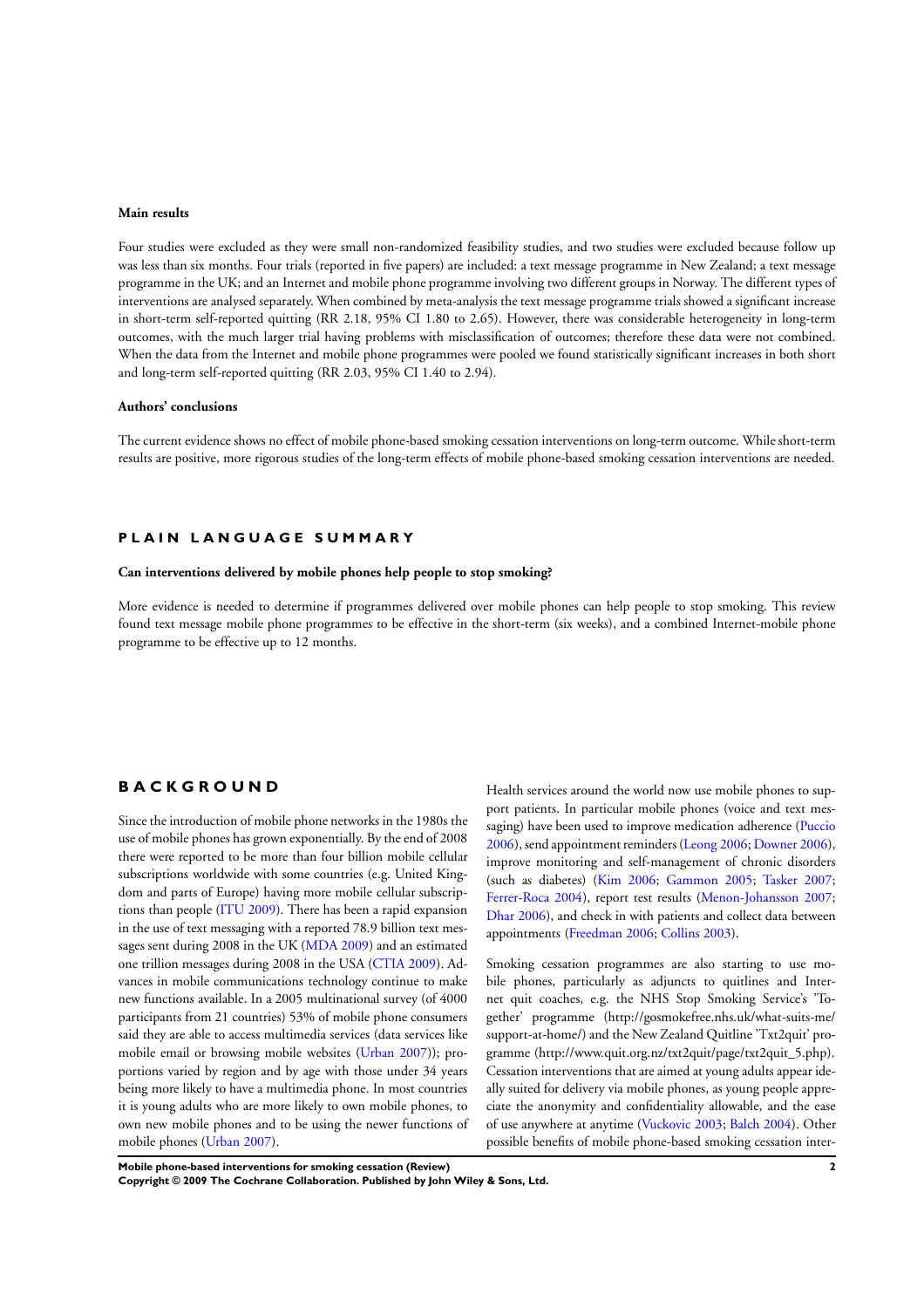ventions include: cost-effective delivery and scalability to large populations regardless of location, the ability to tailor messages to key user characteristics (such as age, sex, ethnicity), the ability to send time-sensitive messages with an 'always on' device and the provision of content that can distract the user from cravings, and the ability to link the user with others for social support. It is likely that the use of mobile phones in cessation will continue to grow as they become even more ubiquitous and as technological advances increase the number of applications and functions available. Therefore it is important to determine if mobile phones can be effective at helping people who smoke, to quit.

# **O B J E C T I V E S**

To determine whether mobile phone based interventions are effective at helping people who smoke, to quit.

# **M E T H O D S**

### **Criteria for considering studies for this review**

#### **Types of studies**

Randomized or quasi-randomized trials.

### **Types of participants**

All smokers who want to quit smoking. No age restrictions applied.

#### **Types of interventions**

We included studies which examine any type of mobile phonebased intervention. This included any intervention aimed at mobile phone users, based around delivery via mobile phone, and using any functions or applications that can be used or sent via a mobile phone. We excluded trials where mobile phones were seen as an adjunct to face-to-face or Internet based programmes such as to remind participants of appointments or where the effects of the various components of a multi-faceted programme could not be separated.

#### **Types of outcome measures**

The primary outcome of interest was smoking abstinence at six months or longer after the start of the intervention. Both sustained abstinence and point prevalence abstinence were considered, and both self-reported and biochemically verified smoking status.

### **Search methods for identification of studies**

We searched the specialised register of theTobacco Addiction Review group using the terms 'mobile phone' 'cell phone' 'txt' 'pxt' 'sms' 'mms' in the title or abstract or as keywords.

We also searched MEDLINE, EMBASE, Cinahl, PsycINFO and the Cochrane Central Register of Controlled Trials (CENTRAL) on December 10 2008, using the following strategy with small modifications to suit the specific databases:

(cellular phone/ or mobile phone\* or "cell\* adj phone\*" or txt or pxt or sms or mms)

AND

(smoking/ or smoking cessation/ or tobacco use disorder/ or smok\* or tobacco or cigar\* or nicotine).

We also searched the National Research Register Archive and the UK Clinical Research Network Portfolio for current projects in the UK and the ClinicalTrials register for ongoing or recently completed studies. We searched through the reference lists of identified studies and attempted to contact the authors of ongoing studies. There were no restrictions placed on language or publication date.

### **Data collection and analysis**

#### **Selection of studies**

We ran a comprehensive search using the strategy outlined above. Citations were downloaded and duplicates deleted. From the abstracts and the titles of the downloaded citations two authors (RW and HM) identified potentially eligible studies and obtained full text copies. The same authors independently selected studies to be included against the criteria listed above and any disagreements were resolved by discussion, by contacting study authors, or by referring to RB to act as arbiter where required. Reasons for exclusion of studies were recorded.

#### **Data extraction and management**

We extracted from the included studies information on the following methodological details. These are presented in the Table of [Characteristics of included studies.](#page-12-0) The articles were not blinded for authors, institution and journal, because the review authors who performed the quality assessment are familiar with the literature. If an article did not contain enough information on methodological criteria, i.e. if one or more criteria were scored 'unclear', we contacted the trial authors for additional information.

- Characteristics of the study participants
- 1) Definition of smoking status as used in the study
- 2) Age and any other recorded characteristics of people who smoke
- in the study
- 3) Other inclusion criteria
- 4) Exclusion criteria

**Mobile phone-based interventions for smoking cessation (Review) 3**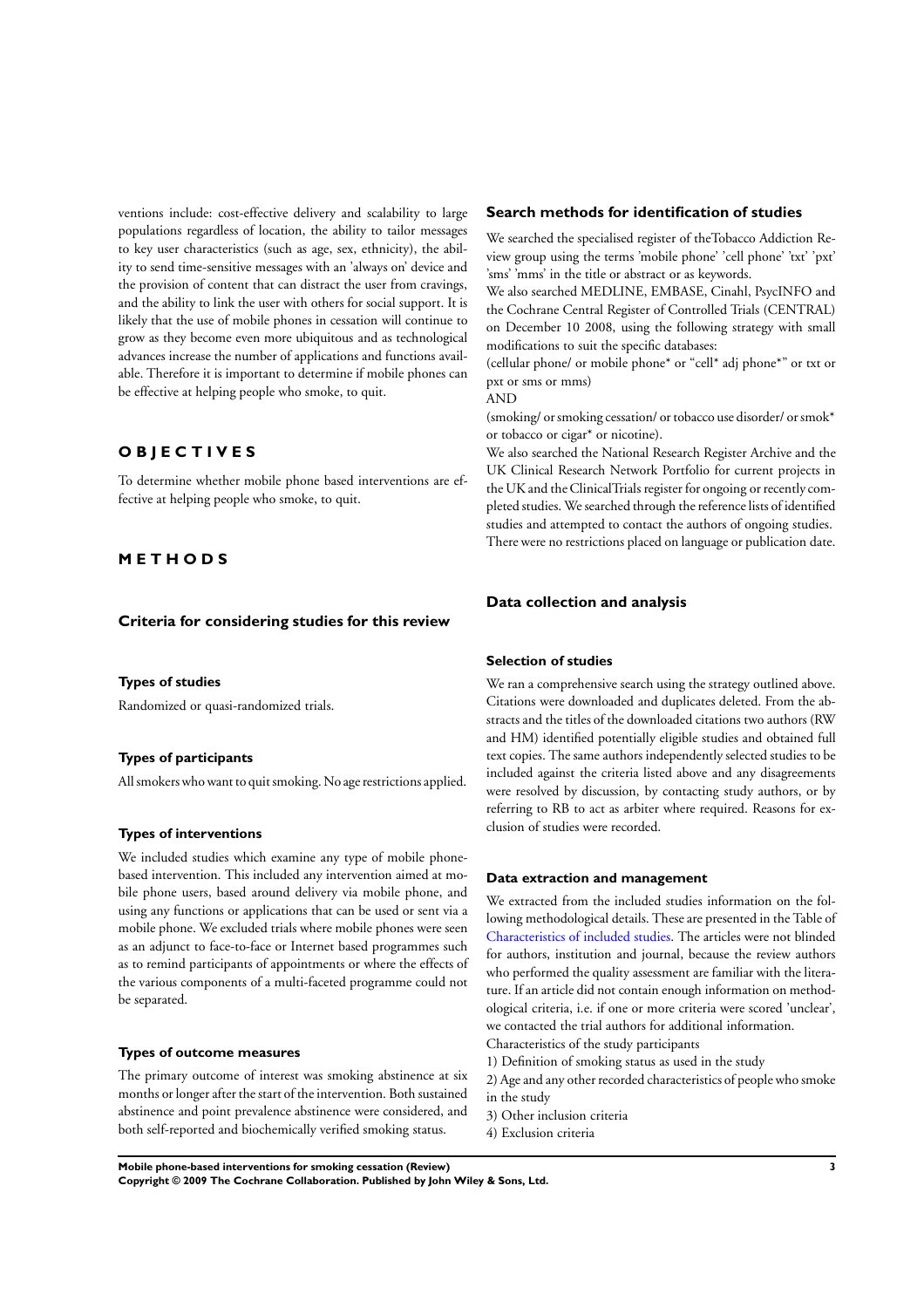Interventions used

- 1) Type and 'dose' of mobile phone intervention used
- 2) Type of control/placebo intervention used
- 3) Duration of intervention
- 4) Duration of follow up

# **Assessment of risk of bias in included studies**

We extracted from the included studies information on the following quality criteria:

1) Method of randomization

2) Presence or absence of blinding to treatment allocation (nonblinded/open label, single blind, double blind, triple blind)

3) Quality of allocation concealment (adequate, unclear, inadequate, not used)

4) Number of participants randomized, excluded and lost to follow up.

5) Whether an intention to treat analysis was carried out

6) Whether a power calculation was reported

7) Duration, timing and location of the study

#### **Measures of treatment effect**

1) Smoking cessation at six months (self reported abstinence and/or biochemically verified abstinence)

2) Smoking cessation at final follow up (if follow up greater than six months and where these data were available)

3) Smoking cessation at four weeks (self reported abstinence and/or biochemically verified abstinence)

4) Definition of smoking cessation as used in the study

#### **Dealing with missing data**

RW and RL independently extracted the data using a standardised form. We regarded those trial participants who dropped out of the trials or were lost to follow up as continuing to smoke.

### **Data synthesis**

We conducted a meta-analysis of the included studies, using the Mantel-Haenszel Risk Ratio, fixed-effect method, provided that there was no evidence of substantial statistical heterogeneity as assessed by the  $I^2$  statistic ([Higgins 2003\)](#page-10-0). Where meta-analysis was not possible we present summary and descriptive statistics.

# **R E S U L T S**

#### **Description of studies**

See:[Characteristics of included studies;](#page-12-0)[Characteristics of excluded](#page-15-0) [studies;](#page-15-0) [Characteristics of ongoing studies](#page-16-0).

### **Results of the search**

103 studies were initially identified by the literature search strategy outlined above. The use of terms with multiple possible meanings in the search strategy (cell, txt, pxt, sms, mms) meant that many unrelated studies were identified and these were immediately excluded, leaving 15 papers. Six were letters about country-specific data on a potential link between the increase in mobile phone use and decline in adolescent smoking, so were excluded as they were not trials. This left nine papers, four of which were excluded as they were small non-randomized feasibility studies ([Haug 2008;](#page-10-0) [Lazev 2004](#page-10-0); [Obermayer 2004](#page-10-0); [Riley 2008\)](#page-10-0). A further two studies were excluded because follow up was for only eight weeks ( [Applegate 2007](#page-10-0)) or three months [\(Vidrine 2006](#page-10-0) - this programme was also considerably different in that the mobile phones were used to make proactive counselling phone calls for free to an HIVpositive population).

Two articles described one trial ([Rodgers 2005](#page-10-0) and Bramley 2005) separately reporting main results ([Rodgers 2005](#page-10-0)) and an analysis of results for Maori (the indigenous population of New Zealand) compared with non-Maori (Bramley 2005). There was some debate over whether to include the remaining article ([Brendryen](#page-10-0) [2008a\)](#page-10-0) as the intervention described in the paper placed equal emphasis on Internet/email and mobile phone components. Against inclusion was the fact that the effect of these different components could not be separated. However we included it because the mobile phone component was treated by the authors as a very important focus of the intervention, and involved similar elements to those in other included studies (daily information and motivational text messages and pre-recorded audio messages). Contact with this author revealed another soon-to-be-published study on the same intervention with a different sample which was included and has since been published ([Brendryen 2008b](#page-10-0)).

One unpublished pilot study was located and included after the author provided a report and data; this has now been published ( [Free 2009\)](#page-10-0). Therefore four trials, using two different programmes and reported in five papers, have been included in this review.

#### **Included studies**

The first two trials ([Rodgers 2005](#page-10-0); [Free 2009\)](#page-10-0) were based on the same programme, initially developed by Rodgers et al in New Zealand and later adapted for use in the UK by Free et al. In both programmes people wanting to quit, who owned a mobile phone were recruited via advertising. The intervention involved participants setting a quit day within three weeks and then receiving an automated personalised programme of regular text messages. The messages were selected from a database according to participant characteristics and time from quit day - with daily messages leading

**Mobile phone-based interventions for smoking cessation (Review) 4**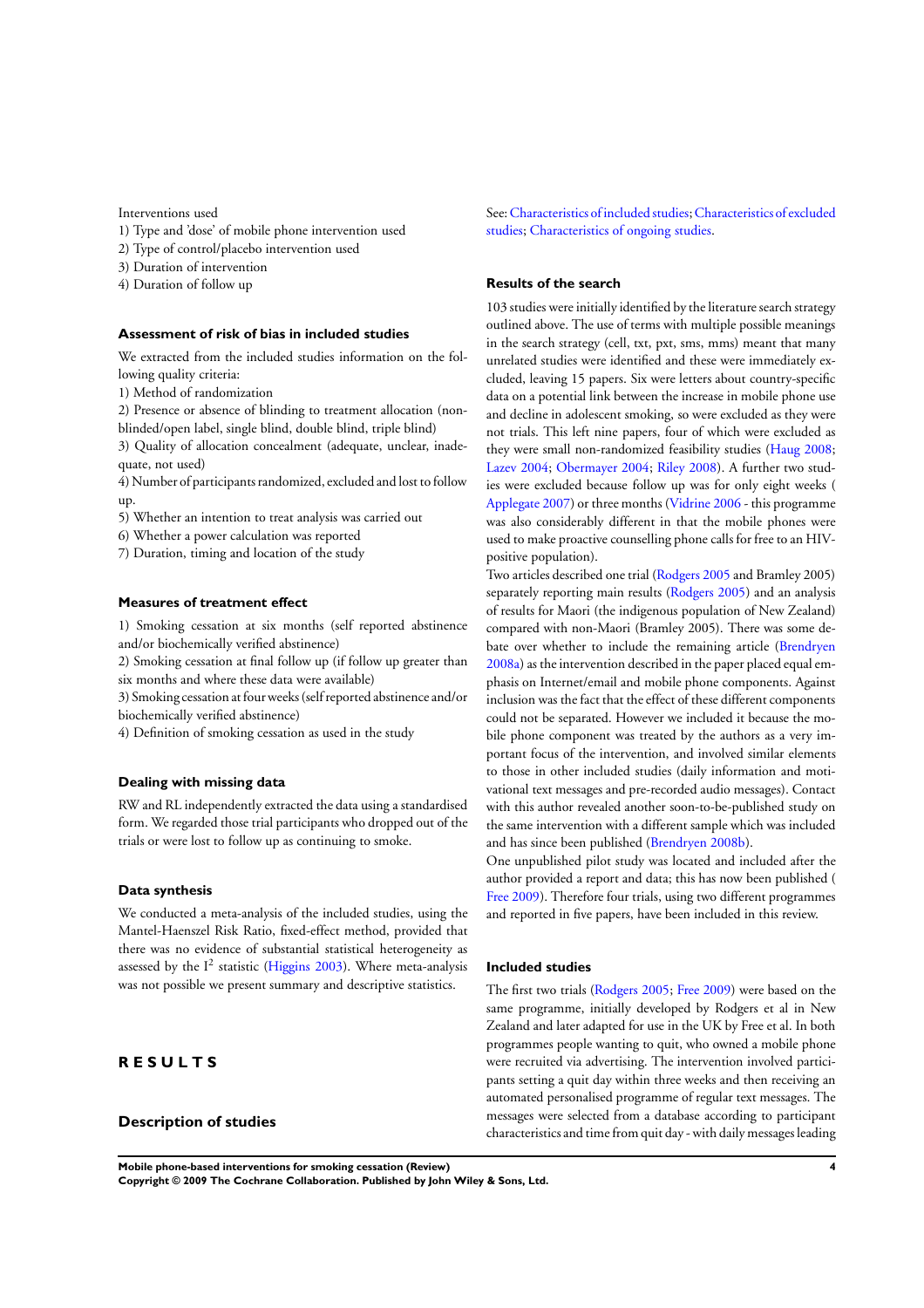up to quit day, an intensive month of five to six messages per day, followed by a maintenance phase of one message every two weeks. Messages included quitting advice and motivational messages to encourage abstinence mixed in with some distraction/general interest messages. A database of Maori messages was included in the programme for Maori participants (in the New Zealand programme). Interaction with the programme consisted of polls and quizzes, and the ability to request further text messages on demand to help beat cravings. Participants could also opt to be paired up with a 'Quit Buddy' whom they could text message directly for extra social support. The control group in this trial received one text message every two weeks that provided information about the study.

The remaining two trials [\(Brendryen 2008a](#page-10-0); [Brendryen 2008b](#page-10-0)) involved a single fully automated programme delivered via both the Internet and the mobile phone in which the authors considered that both modes of delivery were equally important. For the first six weeks there was daily proactive contact by email (prompting daily visits to a unique web page for that day) and by text message (1 to three per day). Text messages were used to emphasise important educational points that also appeared on the website, act as a reminder about nicotine replacement therapy (NRT) (in one trial) and about a craving helpline, and to provide motivation. After six weeks the number and frequency of text messages gradually reduced to zero. The programme also involved user-initiated mobile phone calls to an interactive voice response service (IVRS) to log-on and proactive (programme-initiated) log-off calls asking whether they had been smoking (also automated via IVRS). The IVRS messages included feedback about the likely health effects of quitting, relapse prevention strategies and ensuring engagement with the programme. The control group received a booklet about quitting, the national quitline number and links to online resources. In one trial both groups received a sample packet of NRT and were able to order free NRT by email [\(Brendryen 2008a](#page-10-0)), but in the other trial no NRT was included [\(Brendryen 2008b\)](#page-10-0).

The definition of smoking status was similar in all studies: those who smoke daily in [Rodgers 2005](#page-10-0) and [Free 2009](#page-10-0); and those who smoke at least 5-10 cigarettes per day in [Brendryen 2008a](#page-10-0) and [Brendryen 2008b.](#page-10-0) Participants in these studies had similar degrees of nicotine dependence: mean Fagerstrom Test of Nicotine Dependence (FTND) scores of 5 in [Rodgers 2005](#page-10-0); 4.8 and 4.9 in [Brendryen 2008a;](#page-10-0) 4.5 and 4.6 in [Brendryen 2008b](#page-10-0) (not reported in this manner in [Free 2009](#page-10-0)). However participants varied in some characteristics. Participants in [Rodgers 2005](#page-10-0) were young (mean age 22 yrs) and more women than men (58% female). The other trials had older but similar mean ages (36 years [Free](#page-10-0) [2009](#page-10-0) and [Brendryen 2008a](#page-10-0); 39 years [Brendryen 2008b\)](#page-10-0) and there were differences in sex distribution (63% women [Free 2009](#page-10-0); 50% [Brendryen 2008a](#page-10-0) and [Brendryen 2008b](#page-10-0)).

Control groups in all studies received 'usual care' but this differed according to the setting of each study, from one text message a fortnight [Rodgers 2005](#page-10-0); [Free 2009\)](#page-10-0) to self-help booklets with ( [Brendryen 2008a](#page-10-0)) or without [\(Brendryen 2008b](#page-10-0)) access to free NRT.

#### **Risk of bias in included studies**

Randomization was considered adequate in all trials. Blinding was an issue in two of the four trials ([Rodgers 2005](#page-10-0); [Free 2009\)](#page-10-0) where participants were aware whether they were receiving the intervention or not, although research staff were blind to allocation at follow-up data collection. In the other two trials participants were blind to allocation, that is they were not aware what others were receiving in comparison to what they were receiving, and all followup data were collected by web-based questionnaire (across both conditions) ([Brendryen 2008a](#page-10-0): [Brendryen 2008b](#page-10-0)). There were few other quality issues.

In one study ([Rodgers 2005\)](#page-10-0) incentives for providing final followup data differed between groups (one month of free text messaging was received by the control group on completion of follow up whereas the intervention group had already received their month of free text messaging from their Quit Day and did not receive a further incentive at follow up). This is likely to have caused a differential loss to follow up at six months (69.4% in the active group provided data compared with 79% in the control group), which in turn may have affected the long-term results of this study. The authors also suggested that some participants in the control group may have thought their month of free text messaging depended on reporting quitting. This could account for an unexpected increase in control group participants reporting quitting from six weeks (109 participants) to six months (202 participants reporting no smoking in the past seven days). The two other studies with long-term follow up ([Brendryen 2008a;](#page-10-0) [Brendryen 2008b](#page-10-0)) both demonstrated a decrease in the number reporting quitting (no smoking in the past seven days) from four weeks to six months, however this was followed by an increase at 12 months in all groups (ranging from an increase of 1 to13 participants in each group). This demonstrates the importance of measuring continuous abstinence in long-term outcomes.

All studies presented short-term self-reported point prevalence abstinence (defined as no smoking in the past seven days) as an outcome measure. This was variably taken at four weeks post-quit day or six weeks post-randomization (with quit date set between one and three weeks from randomization). We consider that these describe approximately the same time period. Two studies presented long-term outcomes at six months as both point prevalence (no smoking in past seven days) and continuous abstinence (no smoking since quit day but with up to three lapses [\(Rodgers](#page-10-0) [2005](#page-10-0)) or five cigarettes [\(Free 2009](#page-10-0)) allowed). The remaining two studies used repeated seven-day point abstinence (abstinent on all previous measurement points) at six months and 12 months ( [Brendryen 2008a](#page-10-0); [Brendryen 2008b](#page-10-0)).

Two of the trials attempted verification of self-reported quitting status with salivary cotinine [\(Rodgers 2005](#page-10-0); [Free 2009\)](#page-10-0). However

**Mobile phone-based interventions for smoking cessation (Review) 5**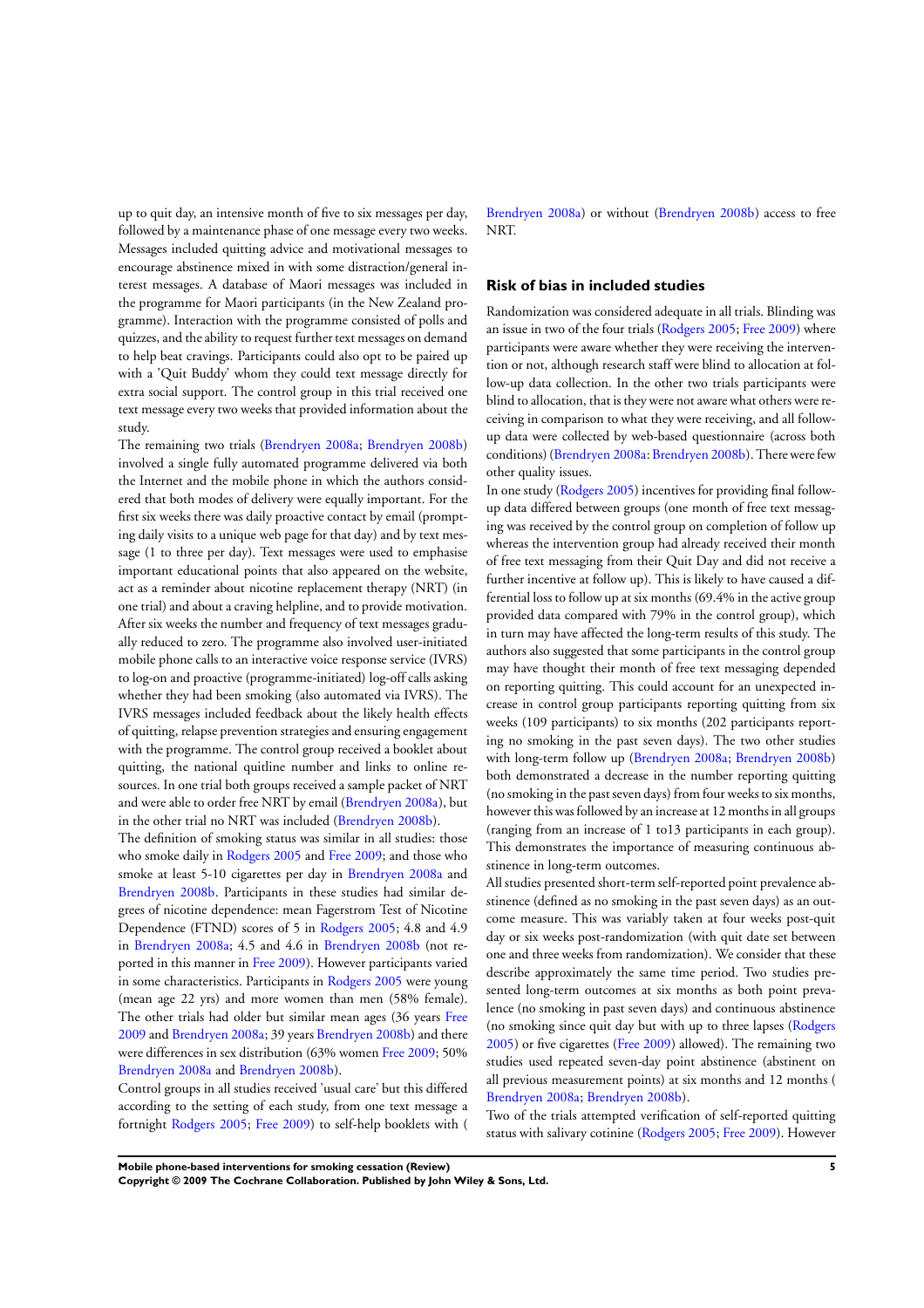in [Rodgers 2005](#page-10-0) only 49 of 125 invited self-reported quitters at six weeks (39%) provided a saliva sample. [Free 2009](#page-10-0) was more successful at six months with 30 of a possible 38 (79%) undertaking a salivary cotinine test.

Intention to treat (ITT) analyses were presented in all trials; however two trials excluded those who had already quit or who were registered by family members without their consent after randomization [\(Brendryen 2008a](#page-10-0) excluded four participants out of 400; [Brendryen 2008b](#page-10-0) excluded six out of 296). Assuming those participants lost to follow up to be smoking is standard practice in cessation studies. Sensitivity analyses were used to test the effects of other possibilities on the results in [Rodgers 2005.](#page-10-0)

### **Effects of interventions**

We undertook separate analyses for the studies where interventions were delivered solely by mobile phone ([Rodgers 2005](#page-10-0); [Free](#page-10-0) [2009](#page-10-0)) and those delivered equally by mobile phone and Internet/ email ([Brendryen 2008a](#page-10-0) ;[Brendryen 2008b](#page-10-0)). However, combining all studies for short-term point prevalence (where the outcome measured was the same in all four studies) produced very similar results to those presented here. Long-term outcome measures varied and so could not be combined. Standard ITT analyses are presented here, but complete case analyses of all permutations made minimal difference to the findings. *Mobile phone-only interventions*

Six-month prolonged abstinence (no smoking since quit day but allowing up to three lapses or up to five cigarettes): As mentioned above, one study [\(Rodgers 2005\)](#page-10-0) suffered from differential loss to follow up at six months. The ITT analysis in this study showed a 25.4% point prevalence abstinence rate in the intervention group (216/852) and 23.7% (202/853) in the control group (RR 1.07, 95% CI 0.91 to 1.26,  $P = 0.4$ ), and a prolonged abstinence rate (allowing three or fewer lapses) of 7.5% (64/852) quit rate in the intervention group and 4.6% (39/853) quit rate in the control group (RR 1.64, 95% CI 1.12 to 2.42, P = 0.01).

The other study included here ([Free 2009](#page-10-0)) was a pilot study, and therefore not powered to provide statistically significant results, self-reported point prevalence (and prolonged abstinence with fewer than five cigarettes) at six months was 15/102 (14.7%) in the intervention group and 19/98 (19.4%) in the control group (RR 0.76, 95% CI 0.41 to 1.41).

There is substantial heterogeneity between these two studies with respect to long-term outcomes (as evidenced by  $I^2 = 77\%$ ) and so these data have not been pooled.

Short-term self-reported point prevalence abstinence: Data for these outcomes have been pooled. At four weeks post-cessation ( [Free 2009\)](#page-10-0) or six weeks post-randomization [\(Rodgers 2005](#page-10-0)) (considered to approximate the same time period as the quit date in this study was within 30 days of randomization), mobile phone interventions appear to increase self-reported point prevalence abstinence (no smoking within past seven days) compared with control programmes (RR 2.18, 95% CI 1.80 to 2.65) Figure 1.

# **Figure 1. Forest plot of comparison: 1 mobile phone intervention v. control, outcome: 1.2 short-term selfreported point prevalence abstinence.**

|                                                                      | Treatment |     | Control |     |        | <b>Risk Ratio</b>                                   | <b>Risk Ratio</b>                    |
|----------------------------------------------------------------------|-----------|-----|---------|-----|--------|-----------------------------------------------------|--------------------------------------|
| <b>Study or Subgroup</b>                                             |           |     |         |     |        | Events Total Events Total Weight M-H, Fixed, 95% CI | M-H, Fixed, 95% CI                   |
| Free 2009                                                            | 26        | 102 | 12      | 98  | 10.1%  | 2.08 [1.11, 3.89]                                   |                                      |
| Rodgers 2005                                                         | 239       | 852 | 109     | 853 | 89.9%  | 2.20 [1.79, 2.70]                                   |                                      |
| Total (95% CI)                                                       |           | 954 |         | 951 | 100.0% | 2.18 [1.80, 2.65]                                   |                                      |
| Total events                                                         | 265       |     | 121     |     |        |                                                     |                                      |
| Heterogeneity: Chi <sup>2</sup> = 0.03, df = 1 (P = 0.87); $P = 0\%$ |           |     |         |     |        |                                                     | 10<br>0.5<br>- በ 2                   |
| Test for overall effect: $Z = 7.84$ (P < 0.00001)                    |           |     |         |     |        |                                                     | Favours control Favours intervention |

#### *Mobile phone and Internet/email interventions*

12-month repeated point prevalence abstinence: These two studies [\(Brendryen 2008a;](#page-10-0) [Brendryen 2008b\)](#page-10-0) using the same intervention programme (known as "*Happy Ending"*) presented 12 month repeated point prevalence (self-reported abstinence for the past seven days at one month, three months, six months and 12 months) and demonstrated an increased quit rate in those receiving the programme compared to the control groups (RR 2.03, 95% CI 1.40 to 2.94) [Figure 2](#page-8-0).

**Mobile phone-based interventions for smoking cessation (Review) 6 Copyright © 2009 The Cochrane Collaboration. Published by John Wiley & Sons, Ltd.**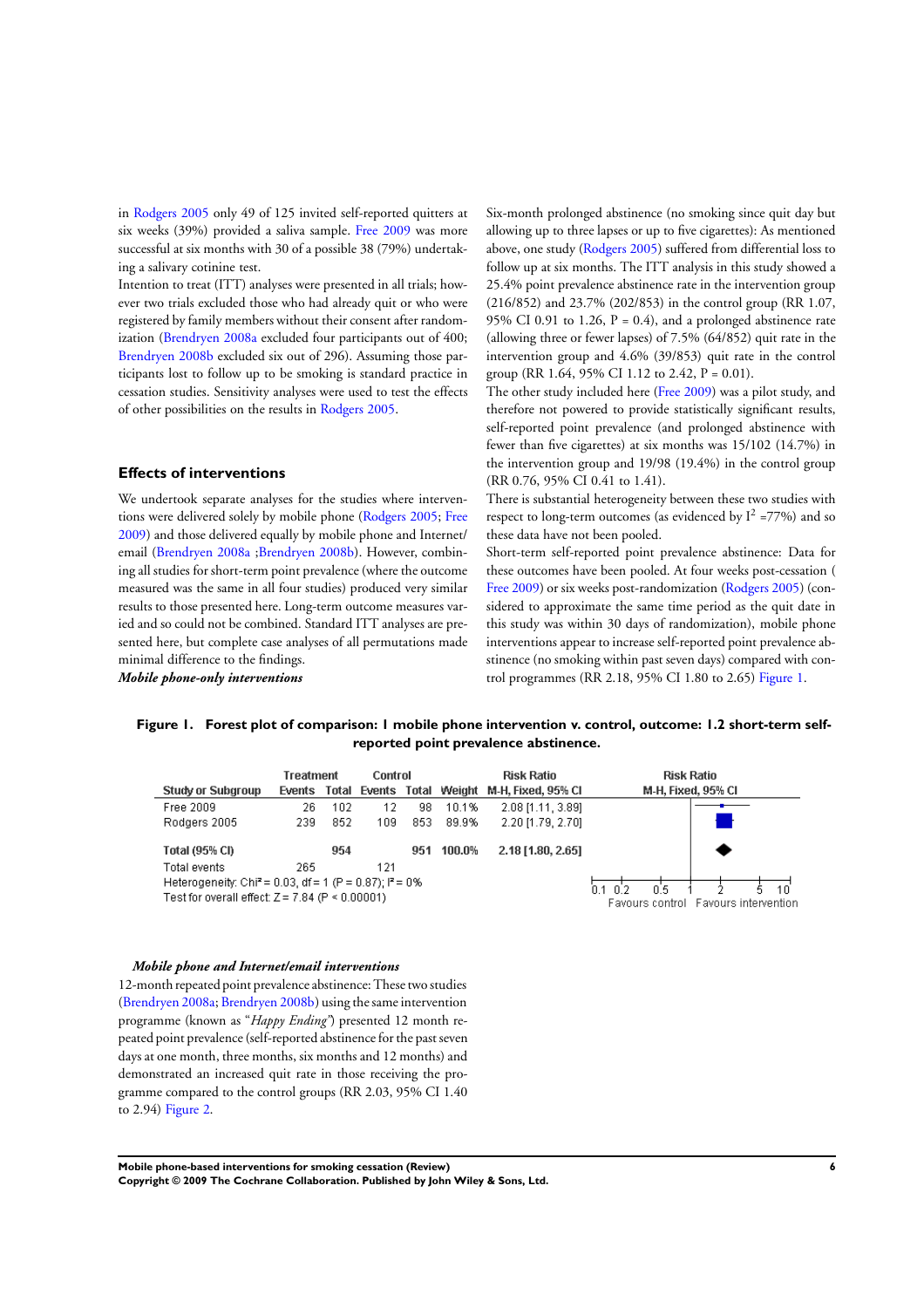<span id="page-8-0"></span>

| Figure 2. Forest plot of comparison: 2 mobile phone plus internet intervention v. control, outcome: 2.1 12 |
|------------------------------------------------------------------------------------------------------------|
| month self-reported repeated point abstinence.                                                             |

|                                                                       | Treatment |     | Control                   |     |        | <b>Risk Ratio</b>  | <b>Risk Ratio</b>                    |  |
|-----------------------------------------------------------------------|-----------|-----|---------------------------|-----|--------|--------------------|--------------------------------------|--|
| <b>Study or Subgroup</b>                                              | Events    |     | <b>Total Events Total</b> |     | Weight | M-H, Fixed, 95% CI | <b>M-H, Fixed, 95% CI</b>            |  |
| Brendryen 2008a                                                       | 44        | 200 | 26                        | 200 | 72.2%  | 1.69 [1.09, 2.64]  |                                      |  |
| Brendryen 2008b                                                       | 29        | 148 | 10                        | 148 | 27.8%  | 2.90 [1.47, 5.73]  |                                      |  |
| Total (95% CI)                                                        |           | 348 |                           | 348 | 100.0% | 2.03 [1.40, 2.94]  |                                      |  |
| Total events                                                          | 73        |     | 36                        |     |        |                    |                                      |  |
| Heterogeneity: Chi <sup>2</sup> = 1.70, df = 1 (P = 0.19); $P = 41\%$ |           |     |                           |     |        |                    | 0.5<br>-0.2<br>10                    |  |
| Test for overall effect: $Z = 3.75$ (P = 0.0002)                      |           |     |                           |     |        |                    | Favours control Favours intervention |  |

Short-term self-reported point prevalence abstinence: Self-reported abstinence at four weeks post-cessation gave an RR of 1.89 (95% CI 1.52 to 2.35) in favour of the intervention.

### *Verified abstinence*

There were insufficient data on verified outcomes to pool across studies. One study attempted to verify smoking status in a random sample of 125 (35.9%) of self-reported quitters at six weeks [\(Rodgers 2005\)](#page-10-0), and one study attempted verification of all selfreported quitters at six months (38 participants: [Free 2009\)](#page-10-0). Both studies used salivary cotinine as the biochemical measure and, although numbers were small, over-reporting of quitting was evident in both intervention and control groups. In the Rodgers study 62.7% (52/83) of those in the intervention group who were invited to provide a cotinine sample did not attend, and 57.1% (24/42) of those invited in the control group did not attend; overall 60.8% did not attend. Of those who did provide a sample 54.8% (17/31) in the intervention group were verified as having quit, compared with 33.3% (6/18) in the control group. In the Free pilot study 16.7% (3/18) of self-reported quitters in the intervention group did not provide a sample and 25.0% (5/20) of self-reported quitters in the control group did not provide a cotinine sample. Of those providing samples, 53.3% (8/15) in the intervention group were verified as having quit by salivary cotinine level < 7ng/ml, and 40.0% (6/15) in the control group. Therefore these two studies demonstrate a higher degree of over-reported quitting by those in the control groups than those in the intervention groups.

## **D I S C U S S I O N**

#### **Summary of main results**

Few rigorous studies have been published on mobile phone-based smoking cessation interventions and as yet there is no evidence to support a long-term effect of the programmes delivered solely by mobile phone. However there is evidence of a short-term beneficial effect from the included studies, two of which describe a very sim-

ilar programme delivered solely by text messages [\(Rodgers 2005;](#page-10-0) [Free 2009](#page-10-0)), and two of which involved the same automated programme with both Internet/email and mobile phone components [\(Brendryen 2008a](#page-10-0); [Brendryen 2008b](#page-10-0)). This second programme has shown evidence of a long-term effectiveness to 12 months, but the effects of the delivery mechanisms used in this programme can not be assessed separately as this is a complex multifaceted intervention. Nevertheless the fundamental elements of the intervention appear to be similar to the other two studies, involving automated messages, mostly proactive but with some reactive and interactive components.

There were some issues with the non-significant long-term results of the larger text messaging mobile phone study ([Rodgers 2005](#page-10-0)). This study also had a much younger population than the other studies. Many cessation programmes have struggled to show longterm effectiveness with young adults and adolescents. The authors of the smaller pilot study are currently undertaking a large randomized controlled trial of the same intervention and study design [\(Free\)](#page-10-0), and it is to be hoped that the findings of this study will usefully contribute to our review in future updates.

# **Overall completeness and applicability of evidence**

As well as the [Free](#page-10-0) trial there are several other ongoing studies in this area. Gritz and Vidrine are undertaking a large trial of an expanded version of the mobile phone proactive counselling intervention [\(Vidrine\)](#page-10-0). The published study by Vidrine et al ( [Vidrine 2006](#page-10-0)) was excluded from this review because its short follow-up period (three months) did not meet the inclusion criteria for this review. Ybarra et al have been funded to develop and pilot a text message intervention in Turkey ([Ybarra](#page-10-0)). Borland et al in Australia are comparing a text message intervention, an Internet intervention and a combined intervention ([Borland](#page-10-0)). The research group that developed the text message programme (Rodgers et al) has developed a multimedia mobile phone programme that includes video messages, animated video clips and text messages,

**Mobile phone-based interventions for smoking cessation (Review) 7 Copyright © 2009 The Cochrane Collaboration. Published by John Wiley & Sons, Ltd.**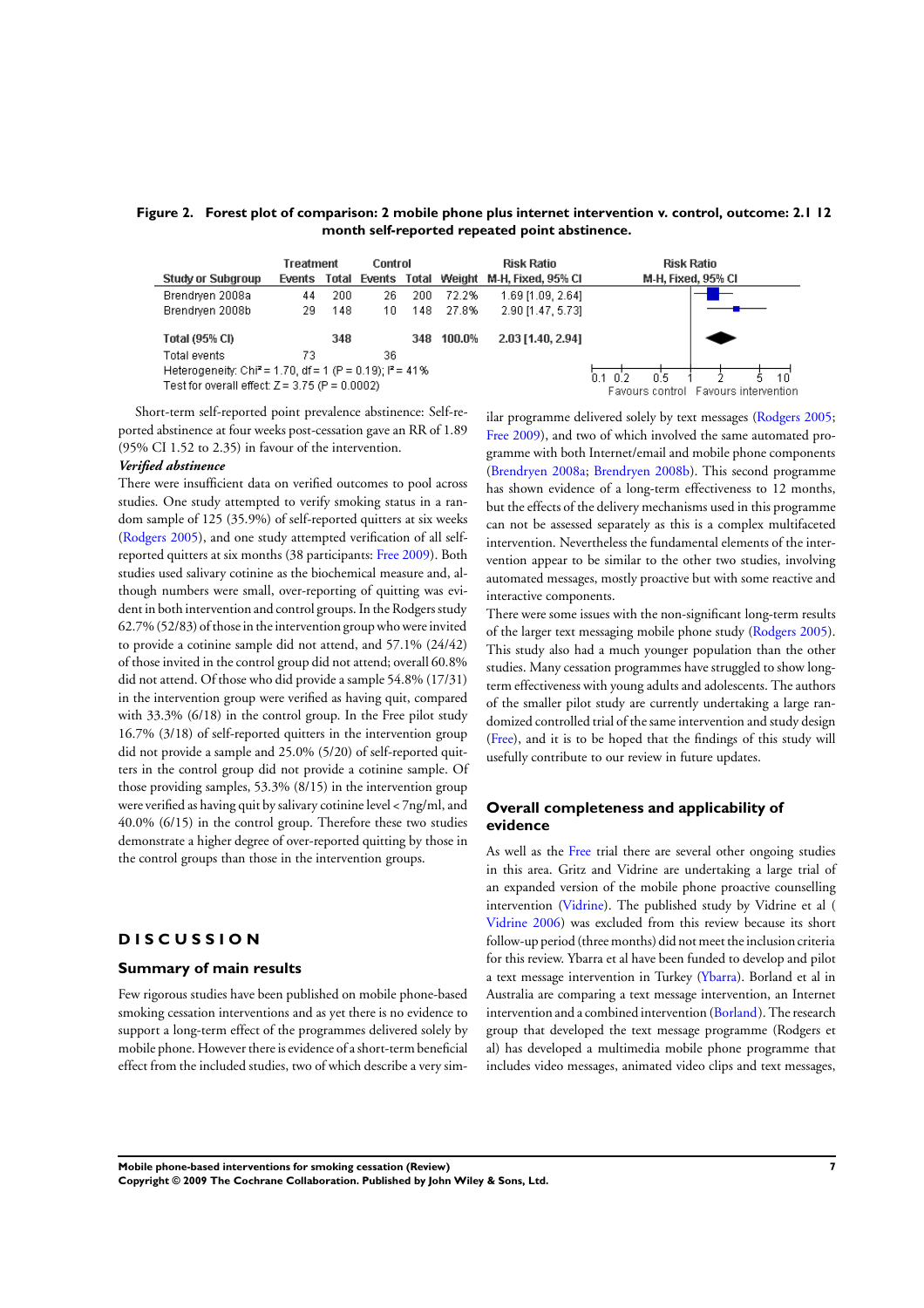currently being trialled in New Zealand [\(Whittaker 2008](#page-10-0)). The MiQuit Study in the UK, led by Felix Naughton, is afeasibility trial of a computer-tailored smoking cessation intervention providing individualised written and mobile phone text message support to pregnant women who smoke and wish to quit, and is expected to complete recruitment in August 2009.

### **Quality of the evidence**

With the publication of recommended standards for measuring and reporting cessation outcomes in intervention studies [\(West](#page-10-0) [2005; SRNT 2002\)](#page-10-0) it is hoped that reporting six-month outcomes will become routine. This will enable comparison of results between different interventions and allow for more robust metaanalysis of findings.

It is also important that researchers report sufficient data, such as complete cases, to enable readers to determine the effects of any assumptions or imputations made in their analyses.

In this review only one study attempted biochemical verification at six months and one at six weeks. Some previous reviewers have stated that large community/population-based studies should not need to do this due to the large cost and resources involved, the high refusal rates, and the fact that misrepresentation is generally small and rarely differential across intervention conditions [\(SRNT](#page-10-0) [2002](#page-10-0)). On the other hand, adolescents may be a special population where over-reporting of quitting is more likely [\(SRNT 2002](#page-10-0)) and programmes based on new technology may be expected to have high proportions of young people, as seen in [Rodgers 2005.](#page-10-0) Overreporting of quitting was identified in the two studies in this review [\(Rodgers 2005;](#page-10-0) [Free 2009](#page-10-0)), and more so in the control groups than the intervention groups; although these were very small numbers it is possible that reliance on self report in these studies could give an underestimate of the effect of the intervention. The other two studies included here [\(Brendryen 2008a](#page-10-0); [Brendryen 2008b](#page-10-0)) did not attempt verification.

The question arises: in these studies with no face-to-face interaction with participants, should the 'gold standard' outcome measures for cessation interventions be required, or is it acceptable to use self-reported quit status recognising that this is likely to be inflated but in the hope that it will have minimal effect on the relative risk? The feasibility of getting people to provide samples may be the final arbiter. Particularly in programmes aimed at young people, where minimal direct contact and anonymity appear to be desired elements, even attempting verification may have adverse effects on the collection of follow-up data.

In any case, where verification is undertaken full reporting of attendance and results should be presented. Sensitivity analyses to evaluate whether changes to the cut-off points for biochemical measures affects results would also usefully inform this debate.

# **A U T H O R S ' C O N C L U S I O N S**

#### **Implications for practice**

There is as yet no conclusive evidence of long-term benefit for programmes delivered solely by mobile phone. Mobile phone-based smoking cessation interventions have been shown to assist people to stop smoking in the short term. There is no reason to believe that mobile phone interventions would result in greater rates of relapse after the end of the programme than other interventions, and they are already being introduced in conjunction with other programmes such as quitlines and nicotine replacement. The interventions in this review include: a purely text message-based programme with automated proactive text messages and some reactive (for help with cravings) and interactive (polls/quizzes) components; and an automated email/daily Internet page and mobile phone text/audio message programme with proactive and reactive components. The latter programme has also been shown to have benefit to 12 months.

Mobile phones have become a regular part of daily lives in many populations. Therefore it makes sense to use this common means of communication to provide access to smoking cessation support. Mobile phone programmes appear to be useful as an option to offer those who want to stop smoking. They have some advantages over most current treatment services: they can be delivered anywhere, at appropriate times, confidentially, and direct to the participant with minimal direct contact. These are characteristics which may be appreciated by some groups such as young people.

### **Implications for research**

More rigorous studies of the long-term effects of mobile phonebased cessation interventions are needed to determine if the promising short-term effects are maintained.

Researchers should ensure the use of standard outcome measures of abstinence (e.g. Russell standard) to allow comparison and metaanalysis, and should present other data such as complete cases so that readers can determine the effects of any assumptions or imputations, and full details of any biochemical verification.

# **A C K N O W L E D G E M E N T S**

We acknowledge the assistance of the Cochrane Tobacco Addiction Review Group Editorial base in the preparation of this review.

**Mobile phone-based interventions for smoking cessation (Review) 8 Copyright © 2009 The Cochrane Collaboration. Published by John Wiley & Sons, Ltd.**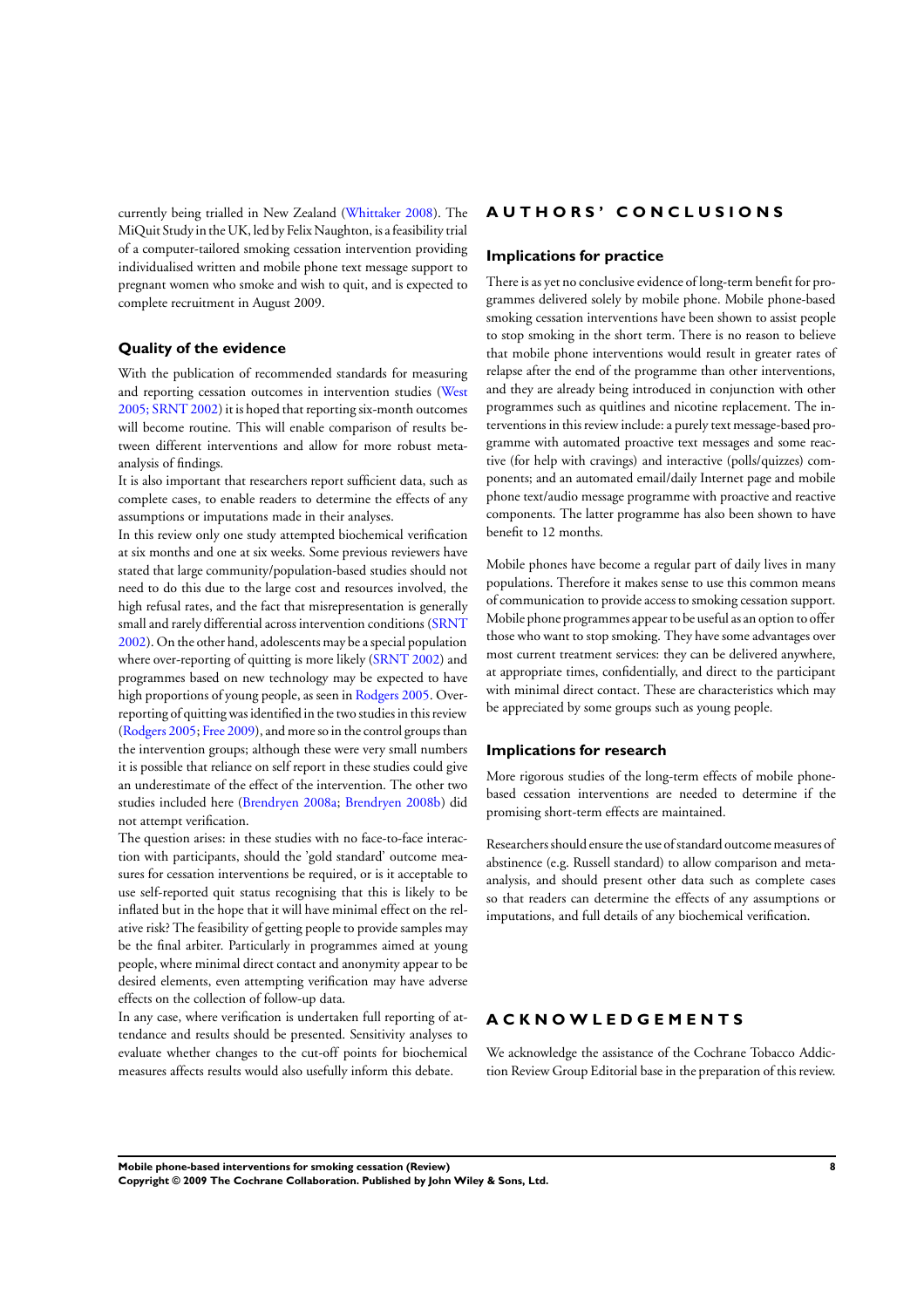### **R E F E R E N C E S**

#### <span id="page-10-0"></span>**References to studies included in this review**

### **Brendryen 2008a** *{published data only}*

Brendryen H, Kraft P. Happy Ending: a randomized controlled trial of a digital multi-media smoking cessation intervention. *Addiction* 2008;**103**:478–84. [: doi:10.1111/j.1360–0443.2007.02119.x]

#### **Brendryen 2008b** *{published and unpublished data}*

Brendryen H, Drozd F, Kraft P. Digital smoking cessation program delivered through internet and cell phone without nicotine replacement (Happy Ending): randomized controlled trial. *Journal of Medical Internet Research* 2008;**10**(5):e51.

#### **Free 2009** *{published and unpublished data}*

<sup>∗</sup> Free C, Whittaker R, Knight R, Abramsky T, Rodgers A, Roberts IG. Txt2stop: a pilot randomised controlled trial of mobile phonebased smoking cessation support. *Tobacco Control* 2009;**18**:88–91.

#### **Rodgers 2005** *{published data only}*

Bramley D, Riddell T, Whittaker R, Corbett T, Lin R-B, Wills M. Smoking cessation using mobile phone text messaging is as effective in Maori as non-Maori. *New Zealand Medical Journal* 2005;**118** (1216):1494–504.

<sup>∗</sup> Rodgers A, Corbett T, Bramley D, Riddell T, Wills M, Lin R-B, et al.Do u smoke after txt? Results of a randomised trial of smoking cessation using mobile phone text messaging. *Tobacco Control* 2005;**14**:255–261. [: doi: 10.1136/tc.2005.011577]

#### **References to studies excluded from this review**

#### **Applegate 2007** *{published data only}*

Applegate, BW, Raymond C, Collado-Rodriguez A, Riley WT, Schneider NG. Improving adherence to nicotine gum by sms text messaging: a pilot study (RPOS3-57). Society for Research on Nicotine and Tobacco, 13th Annual Meeting . 2007:14.

### **Haug 2008** *{published data only}*

Haug S, Meyer C, Gross B, Schorr G, Thyrian JR, Kordy H, et al.Continuous individual support of smoking cessation in socially deprived young adults via mobile phones -- results of a pilot study. *Gesundheitswesen* 2008;**70**(6):364–71.

#### **Lazev 2004** *{published data only}*

Lazev A, Vidrine D, Arduino R, Gritz E. Increasing access to smoking cessation treatment in a low-income, HIV-positive population: The feasibility of using cellular telephones. *Nicotine & Tobacco Research* 2004;**6**(2):281–6. [: doi: 10.1080/ 4622200410001676314]

#### **Obermayer 2004** *{published data only}*

Obermayer J, Riley W, Asif O, Jean-Mary J. College smoking cessation using cell phone text messaging. *Journal of American College Health* 2004;**53**(2):71–8.

#### **Riley 2008** *{published data only}*

Riley W. Obermayer J. Jean-Mary J. Internet and mobile phone text messaging intervention for college smokers. *Journal of American College Health* 2008;**57**(2):245–8.

#### **Vidrine 2006** *{published data only}*

<sup>∗</sup> Vidrine D, Arduino R, Gritz E. Impact of a cell phone intervention on mediating mechanisms of smoking cessation in individuals living with HIV/AIDS. *Nicotine & Tobacco Research* 2006;**8**(Suppl 1):S103–8.

Vidrine D, Arduino R, Lazev A, Gritz E. A randomized trial of a proactive cellular telephone intervention for smokers living with HIV/AIDS. *AIDS* 2006;**20**:253–60. [: ISSN 0269–9370]

#### **References to ongoing studies**

#### **Borland** *{unpublished data only}* Ongoing study 2008.

**Free** *{unpublished data only}* TXT2STOP UK. Ongoing study 2007.

# **Naughton** *{unpublished data only}*

MiQuit study. Ongoing study due to close recruitment in August 2009.

### **Vidrine** *{published data only (unpublished sought but not used)}* Ongoing study 2006.

**Whittaker** *{published data only (unpublished sought but not used)}* STUB IT. Ongoing study 2007.

**Ybarra** *{published data only (unpublished sought but not used)}* SMS Turkey. Ongoing study 2008.

#### **Additional references**

#### **Balch 2004**

Balch G, Tworek C, Barker D, Sasso B, Mermelstein R, Giovino G. Opportunities for youth smoking cessation: Findings from a national focus group study. *Nicotine & Tobacco Research* 2004;**6**(1): 9–17.

#### **Collins 2003**

Collins L, Kashdan T, Gollnisch G. The feasibility of using cellular phones to collect ecological momentary assessment data: application to alcohol consumption. *Experimental and Clinical Psychopharmacology* 2003;**11**(1):73–8.

### **CTIA 2009**

CTIA International Association for the Wireless Telecommunications Industry. CTIA's Semi-Annual Wireless Industry Survey. www.ctia.org/advocacy/research/index.cfm/ AID/10323 (accessed 21/07/2009) 2009.

#### **Dhar 2006**

Dhar J, Leggat C, Bonas S. Texting - a revolution in sexual health communication. *International Journal of STD & AIDS* 2006;**17**: 375–7.

#### **Downer 2006**

Downer S, Meara J, Da Costa A, Sethuraman K. SMS text messaging improves outpatient attendance. *Australian Health Review* 2006;**30**(3):389–96.

#### **Ferrer-Roca 2004**

Ferrer-Roca O, Cardenas A, Diaz-Cardama A, Pulido P. Mobile phone text messaging in the management of diabetes. *Journal of Telemedicine and Telecare* 2004;**10**(5):282.

#### **Freedman 2006**

Freedman M, Lester K, McNamara C, Milby J, Schumacher J. Cell phones for ecological momentary assessment with cocaine-addicted

**Mobile phone-based interventions for smoking cessation (Review) 9**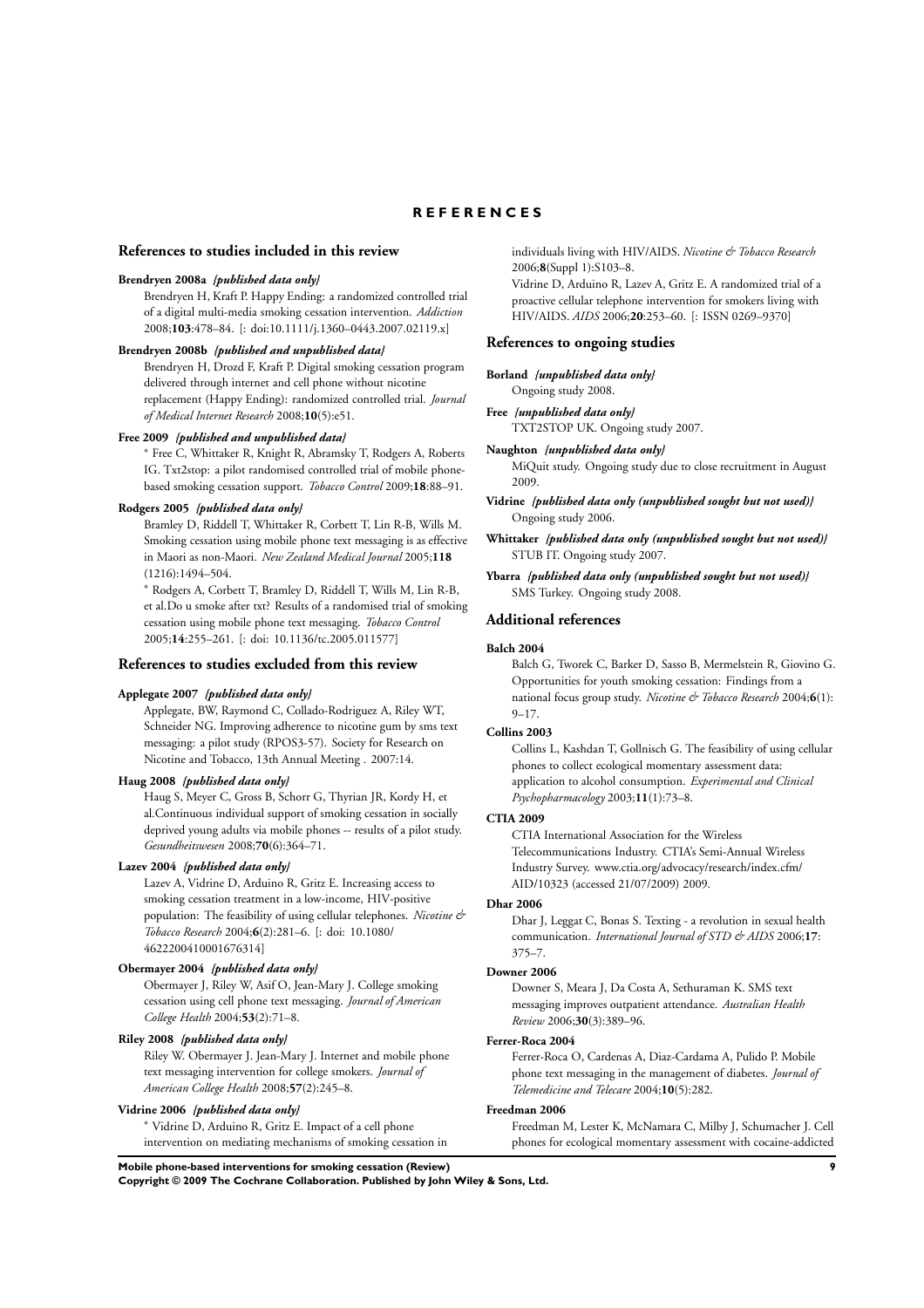homeless patients in treatment. *Journal of Substance Abuse Treatment* 2006;**30**:105–11.

#### **Gammon 2005**

Gammon D, Arsand E, Walseth O, Andersson N, Jenssen M, Taylor T. Parent-child interaction using a mobile and wireless system for blood glucose monitoring. *Journal of Medical Internet Research* 2005;**7**(5):e57.

#### **Higgins 2003**

Higgins JPT, Thompson SG, Deeks JJ, Altman DG. Measuring inconsistency in meta-analyses. *BMJ* 2003;**327**(7414):557–60.

### **ITU 2009**

International Telecommunication Union. Measuring the Information Society: The ICT Development Index. http:// www.itu.int/ITU-D/ict/publications/idi/2009/material/ IDI2009˙w5.pdf (accessed 21/07/2009). Geneva: International Telecommunication Union, 2009. [: ISBN 92–61–12831–9]

#### **Kim 2006**

Kim HS, Kim NC, Ahn SH. Impact of a nurse short message service intervention for patients with diabetes. *Journal of Nursing Care Quality* 2006;**21**(3):266–71.

# **Leong 2006**

Leong KC, Chen WS, Leong KW, Mastura I, Mimi O, Sheikh MA, et al.The use of text messaging to improve attendance in primary care: a randomized controlled trial. *Family Practice* 2006;**23**: 699–705.

#### **MDA 2009**

The Mobile Data Association (MDA). The Q4 2008 UK Mobile Trends Report. www.themda.org/mda-press-releases/the-q4-2008 uk-mobile-trends-report.php (Accessed 21/07/2009) 2008.

#### **Menon-Johansson 2007**

Menon-Johansson A, McNaught F, Mandalia S, Sullivan A. Texting decreases the time to treatment for genital Chlamydia trachomatis infection. *Sexually Transmitted Infections* 2006;**82**:49–51.

#### **Puccio 2006**

Puccio J, Belzer M, Olson J, Martinez M, Salata C, Tucker D, et al.The use of cell phone reminder calls for assisting HIV-infected adolescents and young adults to adhere to highly active antiretroviral therapy: a pilot study. *AIDS Patient Care and STDs* 2006;**20**(6):438–44.

### **SRNT 2002**

SRNT Subcommittee on Biochemical Verification. Biochemical verification of tobacco use and cessation. *Nicotine & Tobacco Research* 2002;**4**:149–59.

#### **Tasker 2007**

Tasker A, Gibson L, Franklin V, Gregor P, Greene S. What is the frequency of symptomatic mild hypoglycaemia in type1 diabetes in the young?: assessment by novel mobile phone technology and computer-based interviewing. *Pediatric Diabetes* 2007;**8**:15–20.

#### **Urban 2007**

Urban A. Mobile television: is it just a hype or a real consumer need?. Observatorio Journal: http://www.atkearney.com/ shared˙res/pdf/Mobinet˙2005˙Detailed˙Results.pdf 2007; Vol. 3: 45–58.

#### **Vuckovic 2003**

Vuckovic N, Polen M, Hollis J. The problem is getting us to stop. What teens say about smoking cessation. *Preventive Medicine* 2003; **37**:209–18.

#### **West 2005**

West R, Hajek P, Stead L, Stapleton J. Outcome criteria in smoking cessation trials: proposal for a common standard. *Addiction* 2005; **100**:299–303.

### **Whittaker 2008**

Whittaker R, Maddison R, McRobbie H, Bullen C, Denny S, Dorey E, et al.A multimedia mobile phone-based youth smoking cessation intervention: findings from content development and piloting studies. *Journal of Medical Internet Research* 2008;**10**(5): e49.

∗ *Indicates the major publication for the study*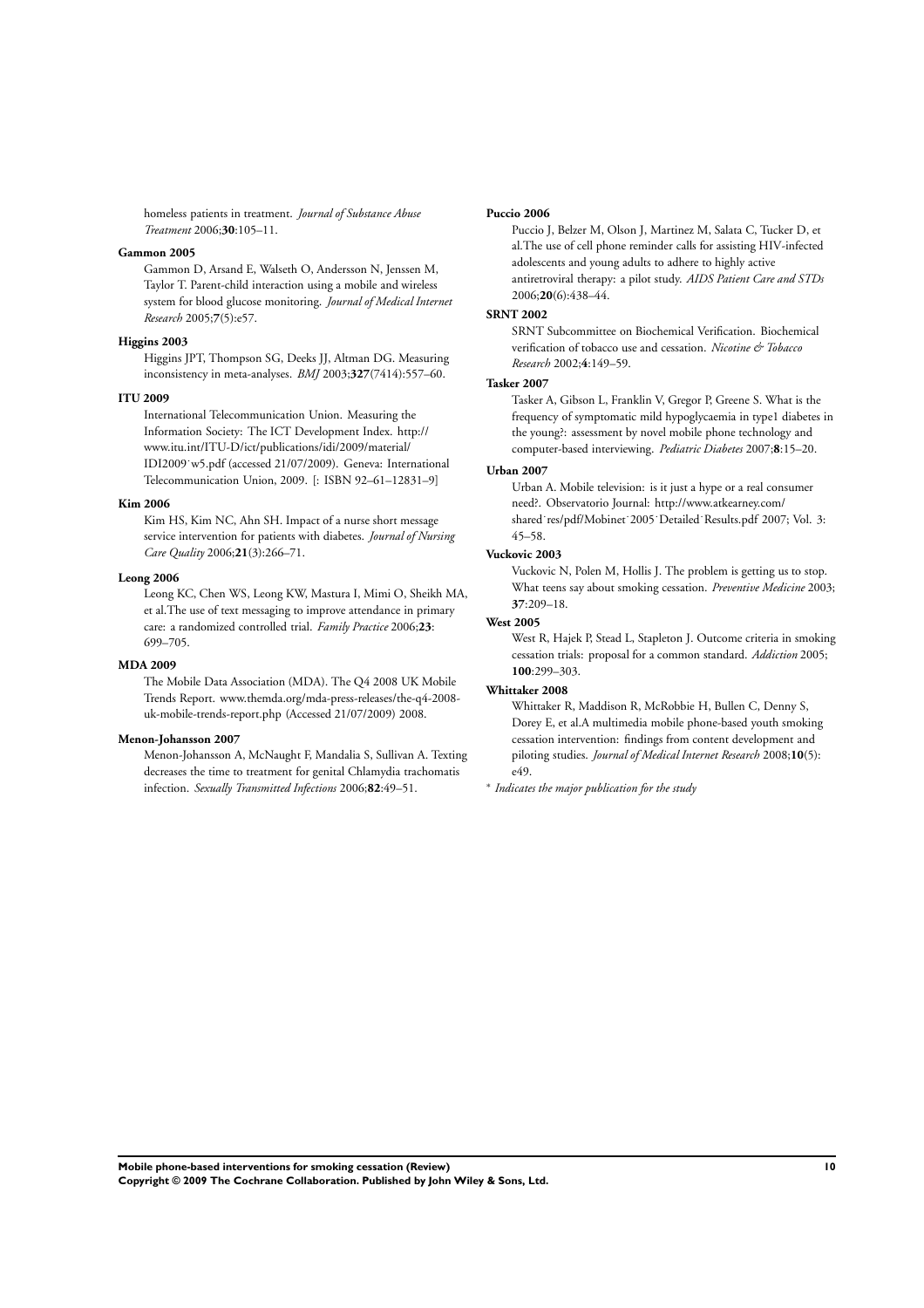# <span id="page-12-0"></span>**CHARACTERISTICS OF STUDIES**

# **Characteristics of included studies** *[ordered by study ID]*

# **Brendryen 2008a**

| Methods       | Country: Norway.                                                                                                                                                                                                                                                                                                                                                                                                                                                                                          |
|---------------|-----------------------------------------------------------------------------------------------------------------------------------------------------------------------------------------------------------------------------------------------------------------------------------------------------------------------------------------------------------------------------------------------------------------------------------------------------------------------------------------------------------|
| Participants  | 400 participants 18yrs and over; smoking 10 or more CPD; want to quit on a set day;<br>access to internet, email and mobile phone daily.<br>Characteristics: 50.8%/49.8% female; mean age 35.9yrs/36.4yrs; average 18.3/18.1<br>cigarettes/day; FTND dependance score = 4.8/4.9.                                                                                                                                                                                                                          |
| Interventions | Fully automated programme delivered by email/internet & mobile phone. Daily email<br>and daily webpage. Daily text messages, daily user-initiated call to pre-recorded audio<br>message & proactive call from programme. Access to automated craving helpline. Plus<br>sample pack NRT and access to free NRT via email ordering.<br>Control: booklet with quitting info/calendar/log, national quitline number, links to<br>online resources, sample pack NRT and access to free NRT via email ordering. |
| Outcomes      | Point prevalence abstinence (no smoking in past 7 days) at $1,3,6 \& 12$ months post-<br>cessation.<br>Intention-to-treat analysis but 4 excluded post-randomization.                                                                                                                                                                                                                                                                                                                                     |
| <b>Notes</b>  |                                                                                                                                                                                                                                                                                                                                                                                                                                                                                                           |

# *Risk of bias*

| Item                                               | Authors' judgement | <b>Description</b>                                                                                                                                |
|----------------------------------------------------|--------------------|---------------------------------------------------------------------------------------------------------------------------------------------------|
| Adequate sequence generation?                      | Yes                | Central computerised randomization.                                                                                                               |
| Allocation concealment?                            | Unclear            | No information.                                                                                                                                   |
| Blinding?<br>All outcomes                          | Yes                | Double blind (participants unaware if receiving intervention or<br>control).                                                                      |
| Incomplete outcome data addressed?<br>All outcomes | Yes                | Loss to follow up: 6 (control) and 3 (intervention) at 4 weeks;<br>cumulative loss to followup 31 (control) and 24 (intervention)<br>at 6 months. |

# **Brendryen 2008b**

| Methods      | Country: Norway.                                                                                                                                                                                                                                                                                              |
|--------------|---------------------------------------------------------------------------------------------------------------------------------------------------------------------------------------------------------------------------------------------------------------------------------------------------------------|
| Participants | 296 participants 18yrs and over; smoking 15 or more CPD; want to quit on a set day;<br>access to internet, email and mobile phone daily; willing to quit without NRT.<br>Characteristics: 50.8%/49.8% female; mean age 35.9yrs/36.4yrs; average 18.3/18.1<br>cigarettes/day; FTND dependance score = 4.8/4.9. |

**Mobile phone-based interventions for smoking cessation (Review) 11**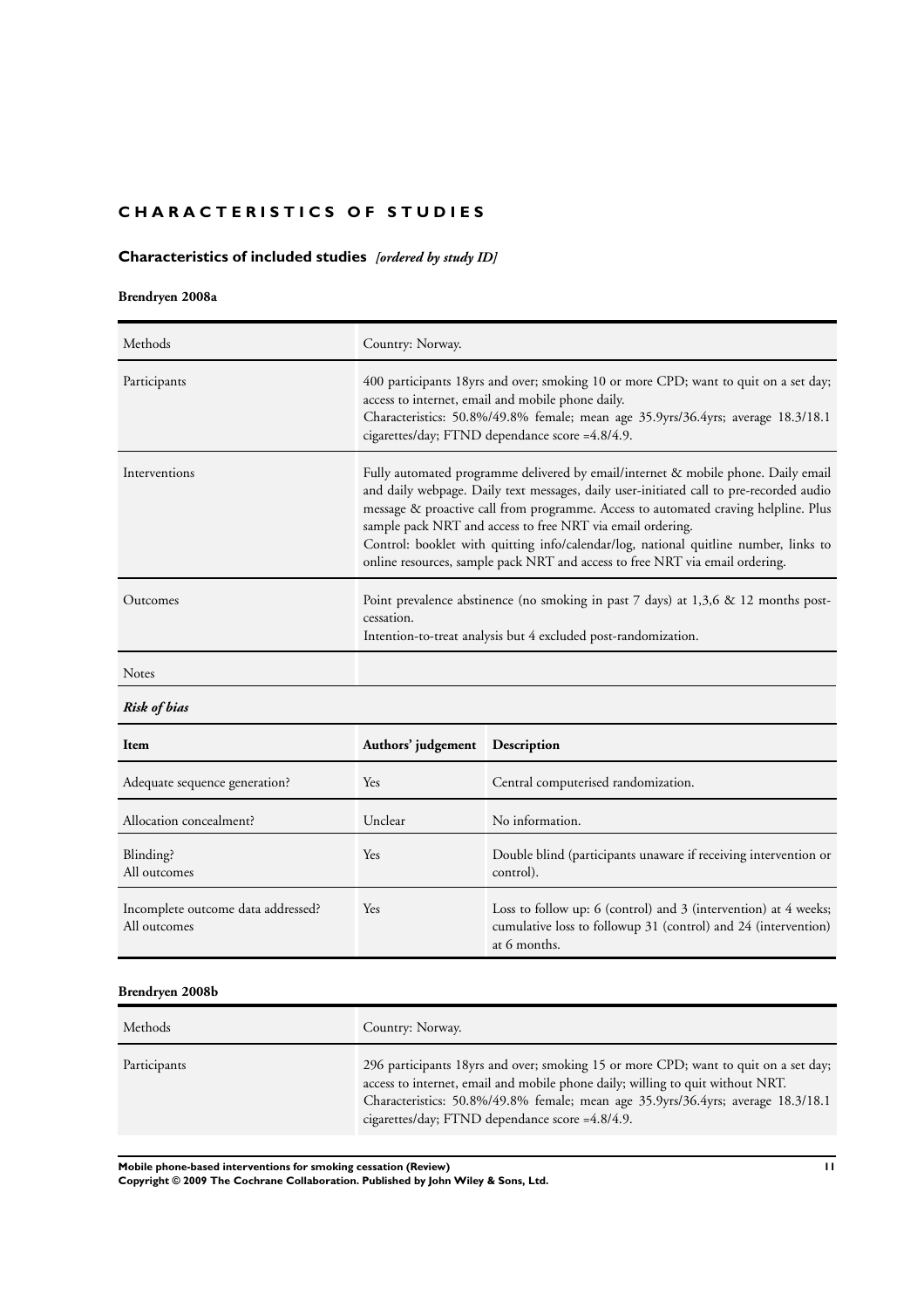# **Brendryen 2008b** (*Continued)*

| Interventions   | Fully automated programme delivered by email/internet & mobile phone. Daily email<br>and daily webpage. Daily text messages, daily user-initiated call to pre-recorded audio<br>message & proactive call from programme. Access to automated craving helpline. Con-<br>trol: booklet. |
|-----------------|---------------------------------------------------------------------------------------------------------------------------------------------------------------------------------------------------------------------------------------------------------------------------------------|
| <b>Outcomes</b> | Point prevalence abstinence (no smoking in past 7 days) at 1,3,6 & 12 months post-<br>cessation.<br>Intention-to-treat analysis but 6 excluded post-randomization.                                                                                                                    |
| $\sim$ $\sim$   |                                                                                                                                                                                                                                                                                       |

Notes

*Risk of bias*

| Item                                               | Authors' judgement Description |                                                                                                                                                            |
|----------------------------------------------------|--------------------------------|------------------------------------------------------------------------------------------------------------------------------------------------------------|
| Adequate sequence generation?                      | Yes                            | Central computerised randomiszation; "Stratified block ran-<br>domization was applied to ensure equal numbers of both males<br>and females in each group." |
| Allocation concealment?                            | Yes                            | "The names and identities of the subjects, however, were con-<br>cealed to the experimenter during randomization."                                         |
| Blinding?<br>All outcomes                          | Yes                            | Double blind (participants unaware if receiving intervention or<br>control).                                                                               |
| Incomplete outcome data addressed?<br>All outcomes | Yes                            | Lost to follow-up: 19 (control) and 5 (intervention) at 4 weeks;<br>cumulative loss to follow-up 38 (control) and 26 (intervention)<br>at 6 months.        |

**Free 2009**

| Methods       | Country: UK                                                                                                                                                                                                                                                                                                                                                                                                                                                                                                                                                                                                                                    |
|---------------|------------------------------------------------------------------------------------------------------------------------------------------------------------------------------------------------------------------------------------------------------------------------------------------------------------------------------------------------------------------------------------------------------------------------------------------------------------------------------------------------------------------------------------------------------------------------------------------------------------------------------------------------|
| Participants  | 200 participants 16yrs and over; smoking daily and interested in quitting; current owner<br>mobile phone.<br>Characteristics: 63% male; median age 36yrs; median 20 cigarettes/day; 7% FTND<br>dependance score >5.                                                                                                                                                                                                                                                                                                                                                                                                                            |
| Interventions | Six month programme delivered solely over mobile phone based on programme in<br>Rodgers 2005 but messages adapted for UK population. Participant nominates Quit<br>Date (QD) and receives regular personalised text messages with advice, support and dis-<br>traction, with a countdown to QD, intensive 4-weeks of 5-6 messages/day then mainte-<br>nance phase of 1 message/2wks. Messages selected from database matched to participant<br>characteristics. Free month of text messaging from Quit Date. Optional Quit Buddy,<br>and Text Crave (messages on demand). Interactive polls and quizzes.<br>Control: 1 text message/fortnight. |

**Mobile phone-based interventions for smoking cessation (Review) 12**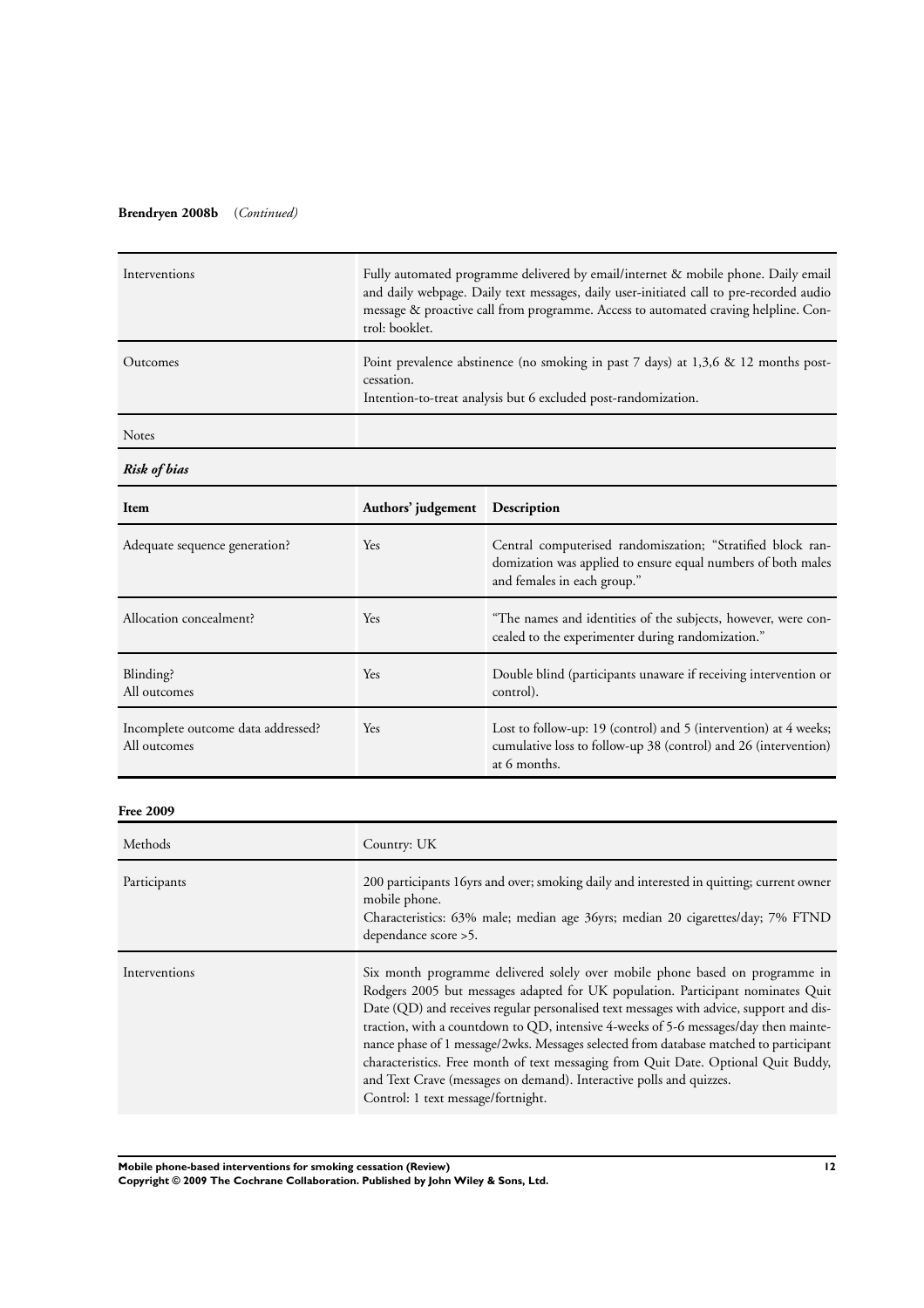# **Free 2009** (*Continued)*

| Outcomes | Primary: point prevalence abstinence (no smoking in past 7 days) at 6 weeks post ran-<br>domization (approximates 4wks post-Quit Date).<br>Secondary: point prevalence abstinence and continuous abstinence (<5 cigarettes) at 26<br>wks. Verification with salivary cotinine in quitters at 26wks.<br>Intention-to-treat analysis. |
|----------|-------------------------------------------------------------------------------------------------------------------------------------------------------------------------------------------------------------------------------------------------------------------------------------------------------------------------------------|
|          |                                                                                                                                                                                                                                                                                                                                     |

Notes Pilot study - full trial underway

# *Risk of bias*

| Item                                               | Authors' judgement | Description                                                                                                                                      |
|----------------------------------------------------|--------------------|--------------------------------------------------------------------------------------------------------------------------------------------------|
| Adequate sequence generation?                      | Yes                | Central computerised randomization.                                                                                                              |
| Allocation concealment?                            | Yes                | Concealed until after assignment.                                                                                                                |
| Blinding?<br>All outcomes                          | Yes                | Single blind (participants not blinded).                                                                                                         |
| Incomplete outcome data addressed?<br>All outcomes | Yes                | Lost to follow-up: 4 (control) and 1 (intervention) at 4wks (98%<br>follow-up); 8 (control) and 8 (intervention) at 6 months (92%<br>follow-up). |

# **Rodgers 2005**

| Methods       | Country: New Zealand.<br>Setting : community                                                                                                                                                                                                                                                                                                                                                                                                                                                                                                                      |  |  |
|---------------|-------------------------------------------------------------------------------------------------------------------------------------------------------------------------------------------------------------------------------------------------------------------------------------------------------------------------------------------------------------------------------------------------------------------------------------------------------------------------------------------------------------------------------------------------------------------|--|--|
| Participants  | 1705 participants 16yrs and over; smoking daily; want to quit within next month; able<br>to send & receive text messages on own mobile phone.<br>Characteristics: 58% female; median age 22yrs; 20.8% indigenous NZ (Maori); 3.5%<br>Pacific Islanders; average 15 cigarettes/day; FTND dependance score =5.                                                                                                                                                                                                                                                      |  |  |
| Interventions | Six month programme delivered solely over mobile phone. Participant nominates Quit<br>Date (QD) and receives regular personalised text messages with advice, support and dis-<br>traction, with a countdown to QD, intensive 4-weeks of 5-6 messages/day then mainte-<br>nance phase of 1 message/2wks. Messages selected from database matched to participant<br>characteristics. Free month of text messaging from Quit Date. Optional Quit Buddy,<br>and Text Crave (messages on demand). Interactive polls and quizzes.<br>Control: 1 text message/fortnight. |  |  |
| Outcomes      | Primary: point prevalence abstinence (no smoking in past 7 days) at 6 weeks post-ran-<br>domization (approximates 4 weeks post-Quit Date). Verification with salivary cotinine<br>in small number of quitters at 6wks.<br>Secondary: point prevalence abstinence at 12 wks and 26 wks, and continuous abstinence<br>at 26 wks.<br>Intention-to-treat analysis.                                                                                                                                                                                                    |  |  |

**Mobile phone-based interventions for smoking cessation (Review) 13**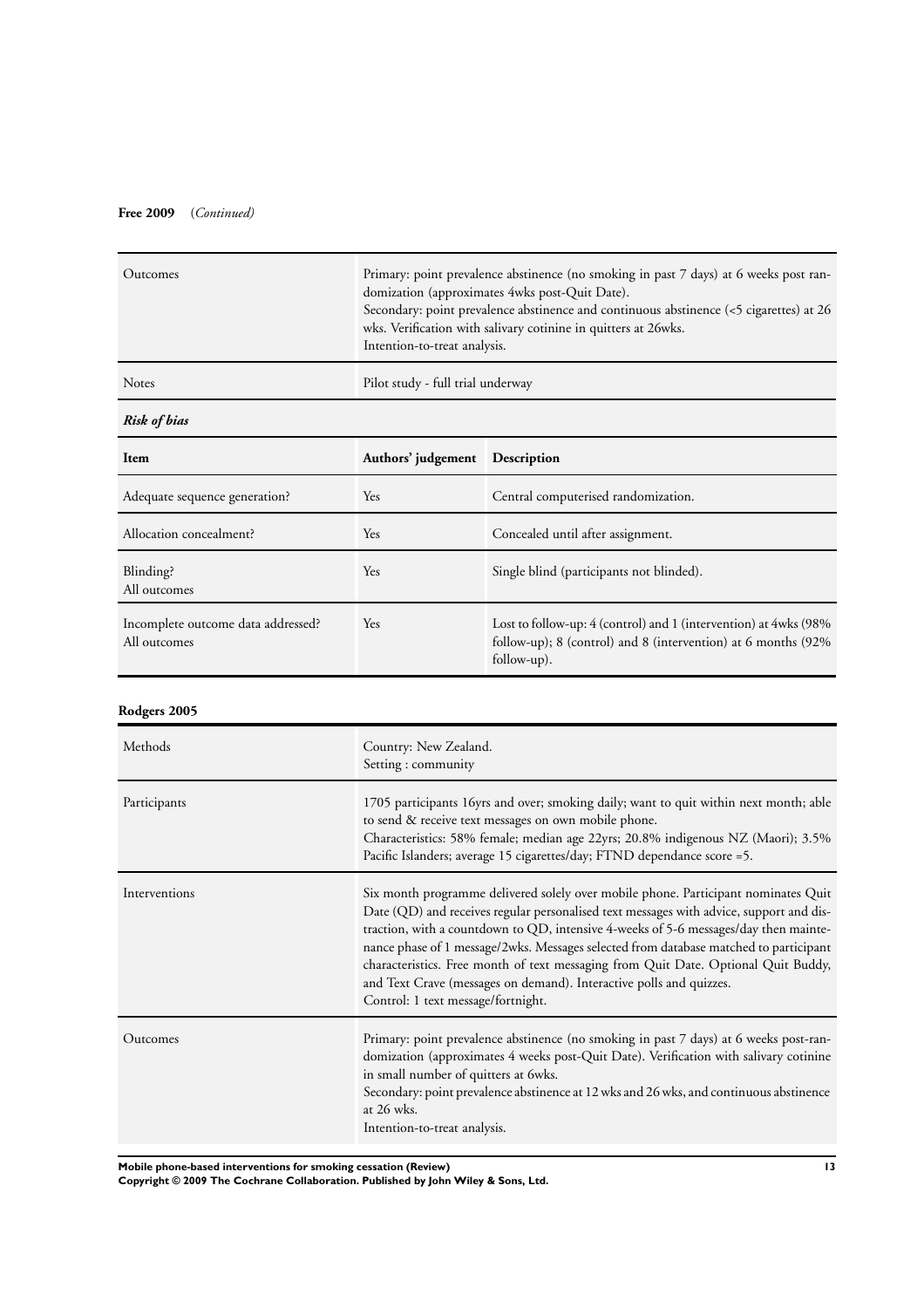# <span id="page-15-0"></span>**Rodgers 2005** (*Continued)*

| <b>Notes</b>                                       |                    |                                                                                                                                                                                                       |  |  |  |  |
|----------------------------------------------------|--------------------|-------------------------------------------------------------------------------------------------------------------------------------------------------------------------------------------------------|--|--|--|--|
| <b>Risk of bias</b>                                |                    |                                                                                                                                                                                                       |  |  |  |  |
| Item                                               | Authors' judgement | Description                                                                                                                                                                                           |  |  |  |  |
| Adequate sequence generation?                      | Yes                | Central computerised randomization.                                                                                                                                                                   |  |  |  |  |
| Allocation concealment?                            | Yes                | concealed until after assignment.                                                                                                                                                                     |  |  |  |  |
| Blinding?<br>All outcomes                          | Yes                | Single blind (participants not blinded).                                                                                                                                                              |  |  |  |  |
| Incomplete outcome data addressed?<br>All outcomes | Yes                | Lost to follow-up: $35$ control $(95.9\%$ fol-<br>low-up) and 46 intervention (94.6% fol-<br>low-up) at 6wks; 179 control (79% follow-<br>up) and 261 intervention (69.4% follow-<br>up) at 6 months. |  |  |  |  |

CPD: cigarettes per day FTND: Fagerstrom Test of Nicotine Dependence

# **Characteristics of excluded studies** *[ordered by study ID]*

| Applegate 2007    | Abstract describing intervention to increase adherence to the use of nicotine replacement gum in people attempting<br>to quit smoking. Duration 8 weeks. |
|-------------------|----------------------------------------------------------------------------------------------------------------------------------------------------------|
| <b>Haug 2008</b>  | Non randomized feasibility study. Duration 12 weeks                                                                                                      |
| Lazev $2004$      | Not randomized. No control group. Feasibility study for the programme presented in Vidrine 06b.                                                          |
| Obermayer 2004    | Not randomized. No control group.                                                                                                                        |
| <b>Riley 2008</b> | Small non randomized study with only 6 weeks follow up.                                                                                                  |
| Vidrine 2006      | Randomized trial, follow up only 3 months,                                                                                                               |
|                   |                                                                                                                                                          |

**Mobile phone-based interventions for smoking cessation (Review) 14**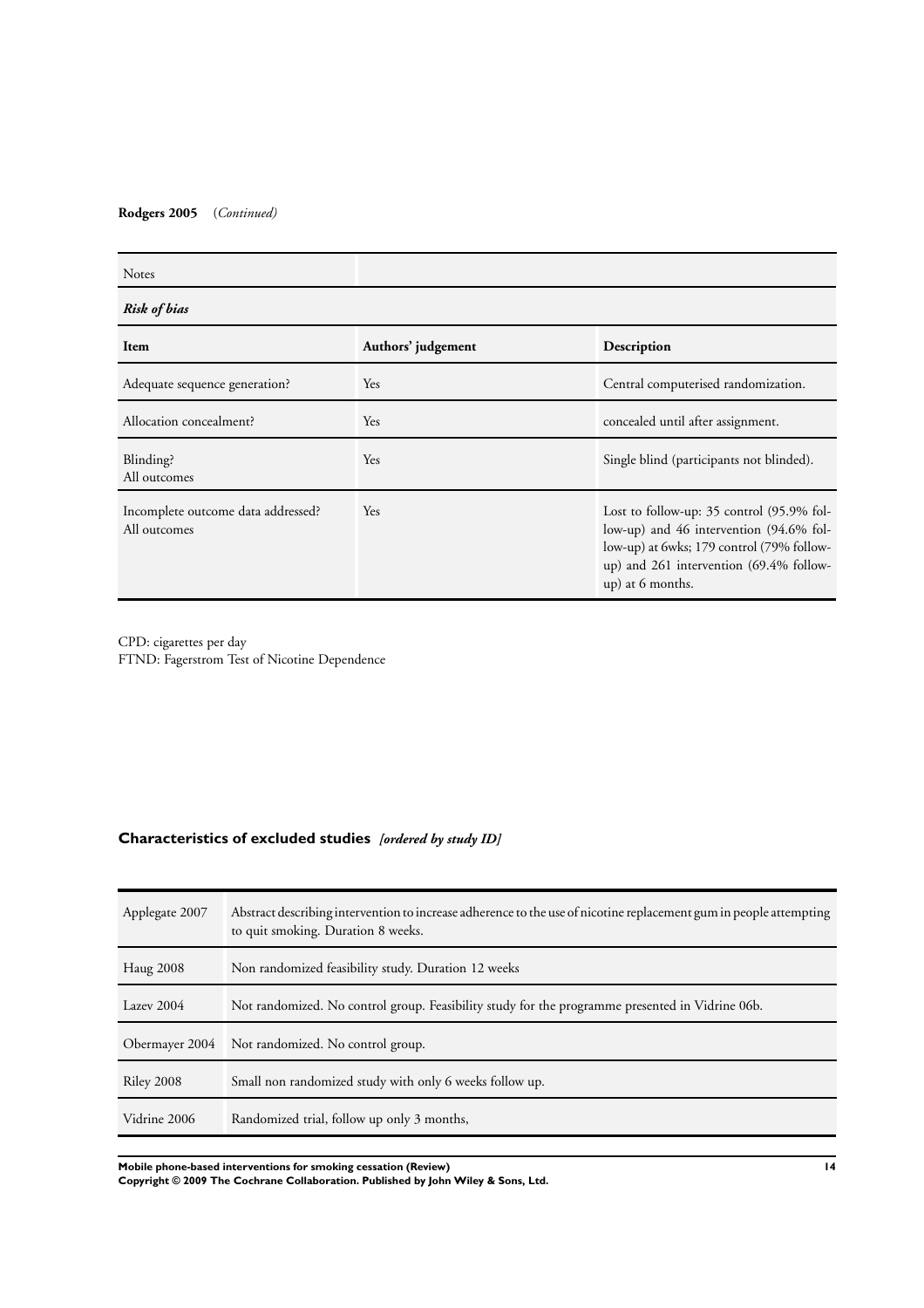# <span id="page-16-0"></span>**Characteristics of ongoing studies** *[ordered by study ID]*

# **Borland**

| Trial name or title |                                                                                                                                                                                                                                        |
|---------------------|----------------------------------------------------------------------------------------------------------------------------------------------------------------------------------------------------------------------------------------|
| Methods             |                                                                                                                                                                                                                                        |
| Participants        |                                                                                                                                                                                                                                        |
| Interventions       | Text message intervention v. internet intervention v. combination                                                                                                                                                                      |
| Outcomes            |                                                                                                                                                                                                                                        |
| Starting date       | 2008                                                                                                                                                                                                                                   |
| Contact information | Ron.Borland@cancervic.org.au                                                                                                                                                                                                           |
| <b>Notes</b>        |                                                                                                                                                                                                                                        |
| Free                |                                                                                                                                                                                                                                        |
| Trial name or title | <b>TXT2STOP UK</b>                                                                                                                                                                                                                     |
| Methods             |                                                                                                                                                                                                                                        |
| Participants        | 5900 participants in London, UK. Inclusion: 16yrs and over; smoking daily; want to quit within next month;<br>able to send & receive text messages; current owner mobile phone; english speaking; able to provide informed<br>consent. |

| Interventions | Six month programme delivered solely over mobile phone. Participant nominates Quit Date (QD) and receives<br>regular personalised text messages with advice, support and distraction, with a countdown to QD, intensive<br>4-weeks of 5-6 messages/day then maintenance phase of 1 message/2wks. Messages selected from database<br>matched to participant characteristics. Reimbursed for costs of text messaging. Optional Quit Buddy, and<br>Text Crave (messages on demand). Interactive polls and quizzes.<br>Control: 1 text message/fortnight. |
|---------------|-------------------------------------------------------------------------------------------------------------------------------------------------------------------------------------------------------------------------------------------------------------------------------------------------------------------------------------------------------------------------------------------------------------------------------------------------------------------------------------------------------------------------------------------------------|
| Outcomes      | Point prevalence abstinence (no smoking in past 7 days) at 6 weeks post randomization (approximates 4wks<br>post-QD). Point prevalence abstinence and continuous abstinence at 26 wks. Verification with salivary cotinine                                                                                                                                                                                                                                                                                                                            |

| Starting date | 2007                                                                               |
|---------------|------------------------------------------------------------------------------------|
|               | Contact information caroline free@lshtm.ac.uk                                      |
| <b>Notes</b>  | Based on pilot (Free 2008) and earlier NZ programme adapted for UK (Rodgers 2005). |

**Mobile phone-based interventions for smoking cessation (Review) 15**

**Copyright © 2009 The Cochrane Collaboration. Published by John Wiley & Sons, Ltd.**

in self-reported quitters at 26wks.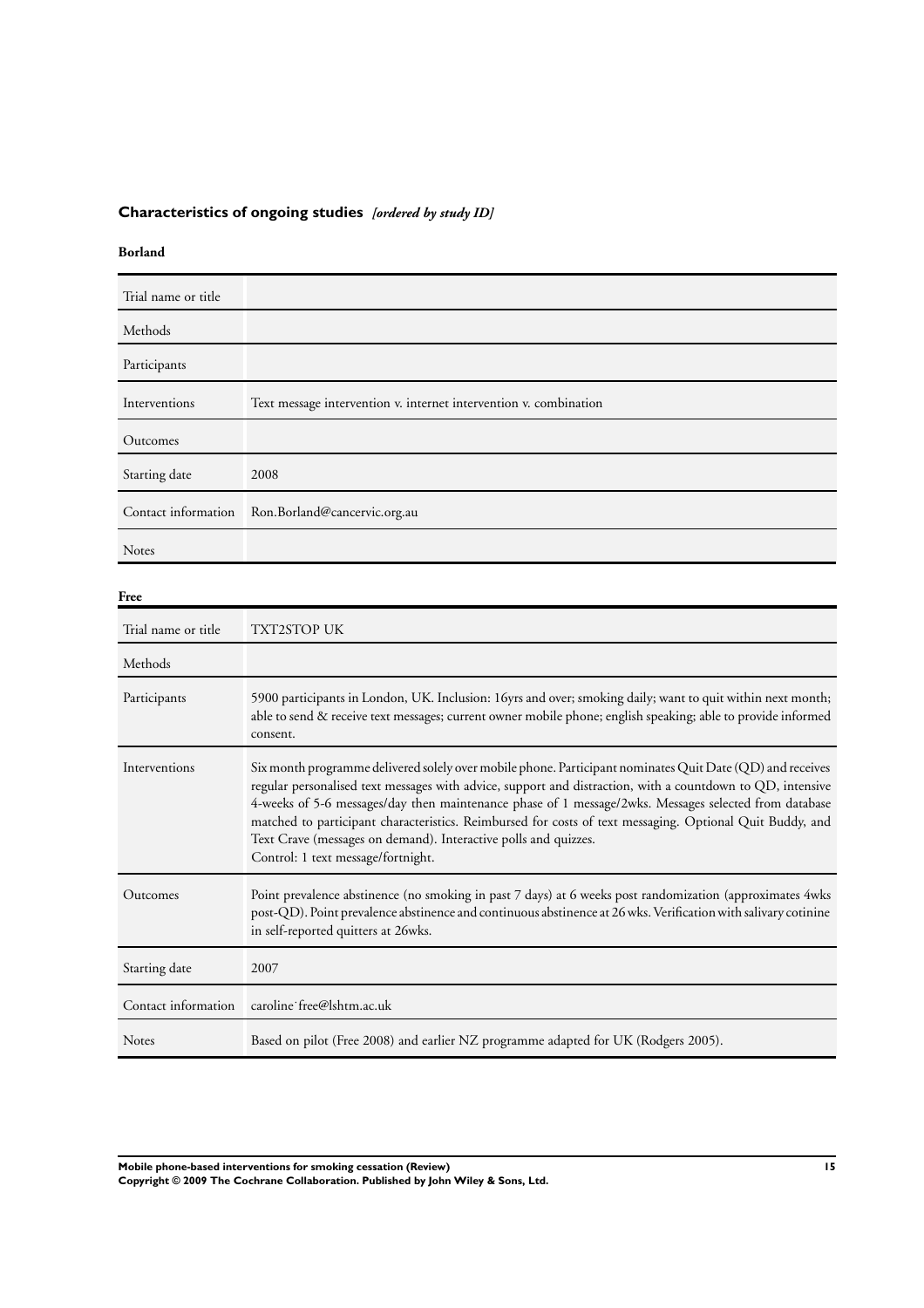# **Naughton**

| Trial name or title | MiQuit study                                                                                                                                                                  |
|---------------------|-------------------------------------------------------------------------------------------------------------------------------------------------------------------------------|
| Methods             | feasibility trial of a computer-tailored smoking cessation intervention providing individualised written and<br>mobile phone text message support to pregnant women who smoke |
| Participants        | 200 pregnant women, currently smoking 7 cigarettes or more per week who own or have use of a mobile<br>phone                                                                  |
| Interventions       |                                                                                                                                                                               |
| Outcomes            |                                                                                                                                                                               |
| Starting date       | due to close recruitment in August 2009                                                                                                                                       |
| Contact information | Felix Mcnaughton (Fmen2@medschl.cam.ac.uk) UKCRN 5674                                                                                                                         |
| <b>Notes</b>        |                                                                                                                                                                               |

### **Vidrine**

| Trial name or title |                                                      |
|---------------------|------------------------------------------------------|
| Methods             |                                                      |
| Participants        | 500 HIV positive participants in Texas, USA.         |
| Interventions       | 3 month programme of 11 proactive counselling calls. |
| Outcomes            | Follow up to 52wks.                                  |
| Starting date       | 2006                                                 |
| Contact information | dvidrine@mdanderson.org (NCT 00502827)               |
| <b>Notes</b>        | Expanded programme based on (Vidrine 2006a&b)        |

# **Whittaker**

| Trial name or title | STUB IT                                                                                                                                                    |
|---------------------|------------------------------------------------------------------------------------------------------------------------------------------------------------|
| Methods             |                                                                                                                                                            |
| Participants        | 1300 participants in New Zealand. Inclusion: 16yrs and over; smoking daily; want to quit; Vodafone mobile<br>phone customers.                              |
| Interventions       | Six month programme by mobile phone includes video role modelling by short video messages; animated<br>clips; text messages; immediate help with cravings. |
|                     |                                                                                                                                                            |

**Mobile phone-based interventions for smoking cessation (Review) 16**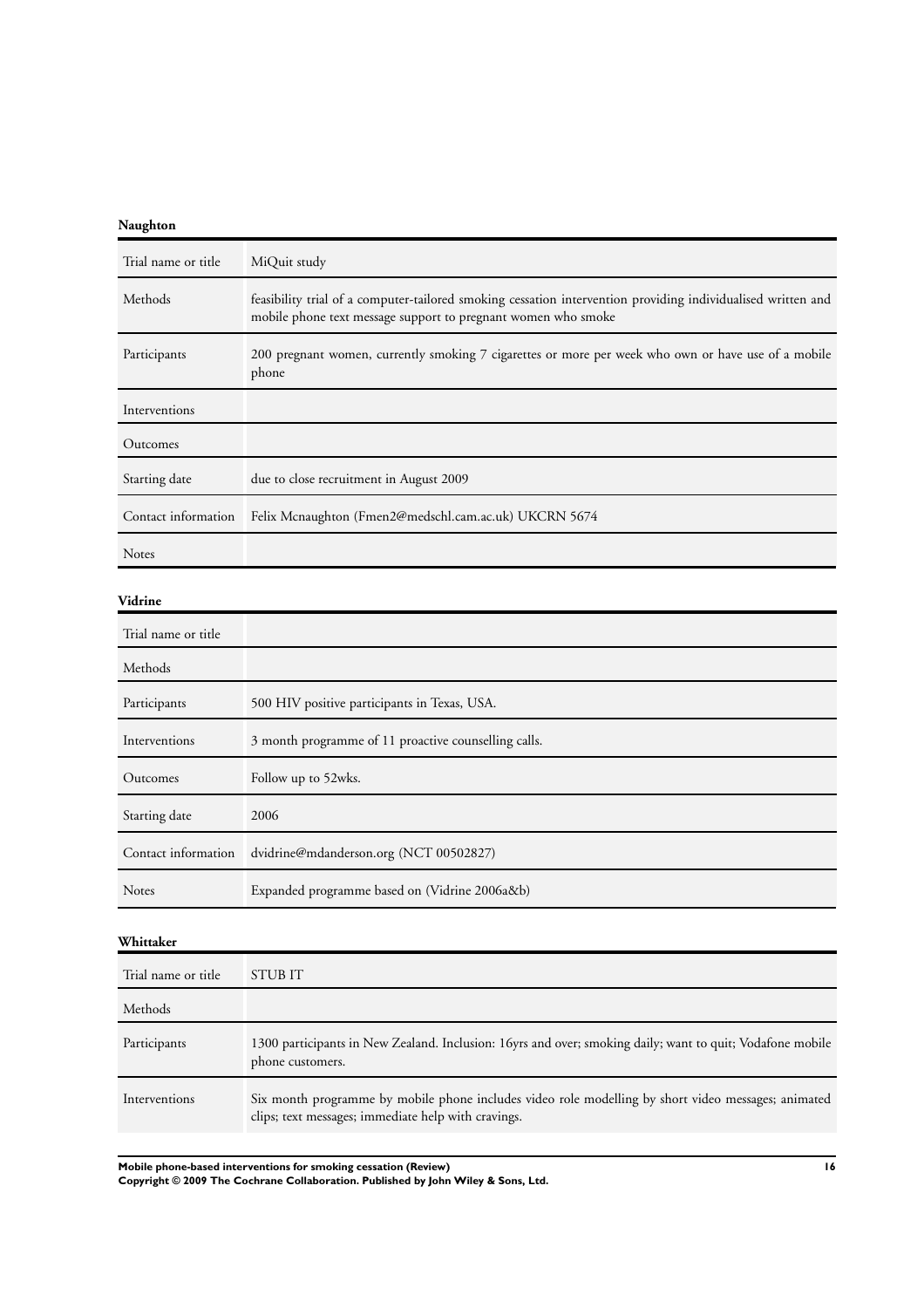### **Whittaker** (*Continued)*

| Outcomes            | Continuous abstinence at 6 months. Point prevalence at 4 wks. Verified abstinence. |
|---------------------|------------------------------------------------------------------------------------|
| Starting date       | 2007                                                                               |
| Contact information | r.whittaker@ctru.auckland.ac.nz                                                    |
| <b>Notes</b>        |                                                                                    |
| Ybarra              |                                                                                    |
| Trial name or title | SMS Turkey                                                                         |
| Methods             |                                                                                    |
| Participants        |                                                                                    |
| Interventions       | Developing and piloting a text message programme                                   |
| Outcomes            | 6 week point prevalence. 6 month point & continuous abstinence                     |
| Starting date       | 2008                                                                               |
| Contact information | michele@isolutions4kids.org                                                        |
| Notes               |                                                                                    |

**Mobile phone-based interventions for smoking cessation (Review) 17 Copyright © 2009 The Cochrane Collaboration. Published by John Wiley & Sons, Ltd.**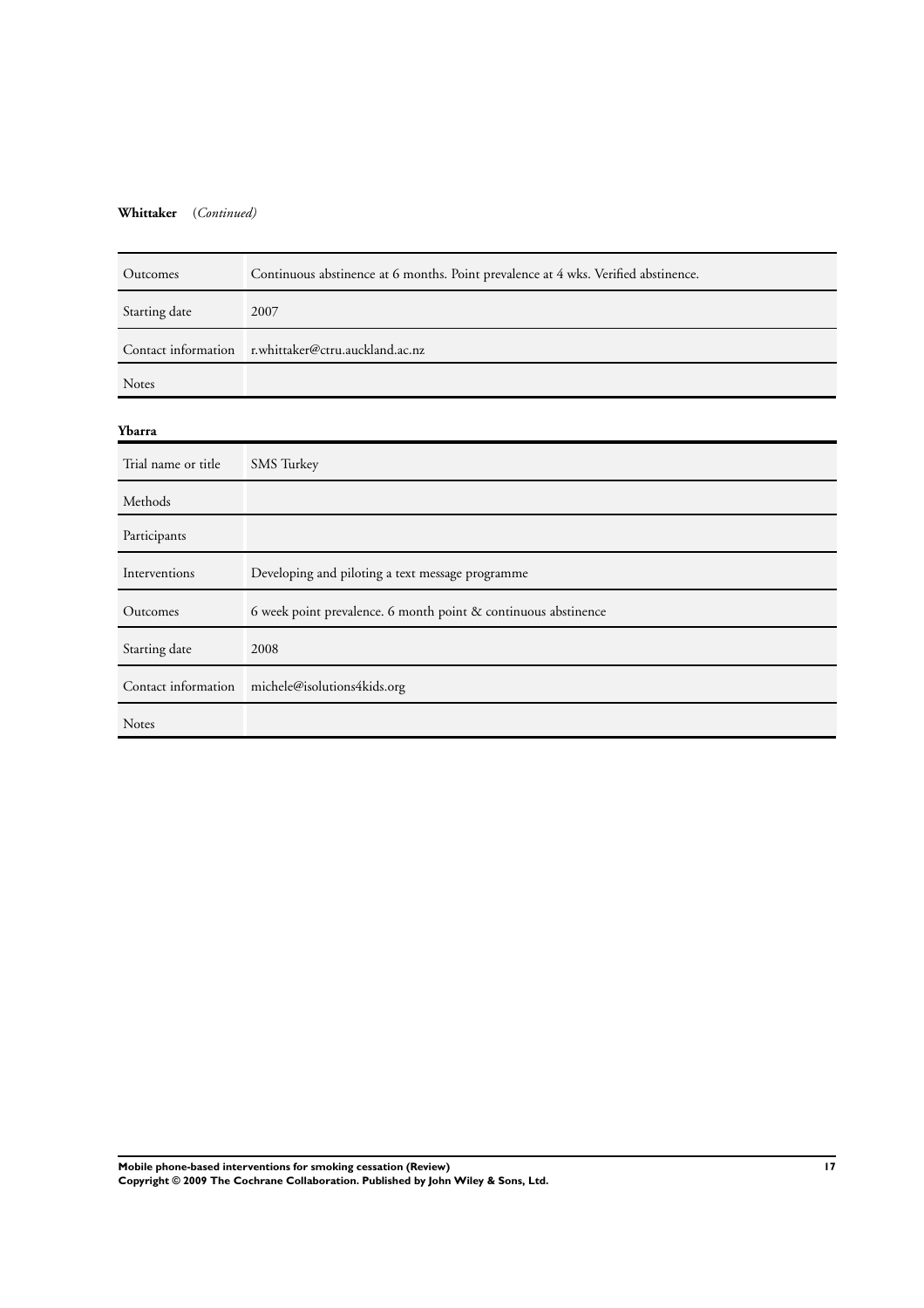# **D A T A A N D A N A L Y S E S**

| Outcome or subgroup title                                 | No. of<br>studies | No. of<br>participants | Statistical method              | <b>Effect</b> size  |
|-----------------------------------------------------------|-------------------|------------------------|---------------------------------|---------------------|
| 1 26 week continuous abstinence<br>$(<5$ lapses)          |                   |                        | Risk Ratio (M-H, Fixed, 95% CI) | Subtotals only      |
| 2 short-term self-reported point<br>prevalence abstinence |                   | 1905                   | Risk Ratio (M-H, Fixed, 95% CI) | $2.18$ [1.80, 2.65] |

# **Comparison 1. mobile phone intervention v. control**

# **Comparison 2. mobile phone plus internet intervention v. control**

| Outcome or subgroup title                                 | No. of<br>studies | No. of<br>participants | Statistical method              | <b>Effect size</b>  |
|-----------------------------------------------------------|-------------------|------------------------|---------------------------------|---------------------|
| 1 12 month self-reported repeated<br>point abstinence     |                   | 696                    | Risk Ratio (M-H, Fixed, 95% CI) | $2.03$ [1.40, 2.94] |
| 2 12 month self-reported point<br>prevalence abstinence   | 2                 | 696                    | Risk Ratio (M-H, Fixed, 95% CI) | $1.49$ [1.18, 1.90] |
| 3 short-term self-reported point<br>prevalence abstinence | 2                 | 696                    | Risk Ratio (M-H, Fixed, 95% CI) | 1.89 [1.52, 2.35]   |

# **Analysis 1.1. Comparison 1 mobile phone intervention v. control, Outcome 1 26 week continuous abstinence (<5 lapses).**

Review: Mobile phone-based interventions for smoking cessation

Comparison: 1 mobile phone intervention v. control

Outcome: 1 26 week continuous abstinence (<5 lapses)

| Study or subgroup | Treatment | Control | Risk Ratio                                              | <b>Risk Ratio</b>           |
|-------------------|-----------|---------|---------------------------------------------------------|-----------------------------|
|                   | n/N       | n/N     | M-H, Fixed, 95% CI                                      | M-H, Fixed, 95% CI          |
| Free 2009         | 15/102    | 19/98   |                                                         | $0.76$ [ 0.41, 1.41 ]       |
| Rodgers 2005      | 64/852    | 39/853  | —                                                       | $1.64$ $[$ $1.12, 2.42$ $]$ |
|                   |           |         |                                                         |                             |
|                   |           |         | 0.5<br>$0.1 \quad 0.2$<br>$5 \quad 10$<br>$\mathcal{P}$ |                             |
|                   |           |         | Favours intervention<br>Favours control                 |                             |

**Mobile phone-based interventions for smoking cessation (Review) 18**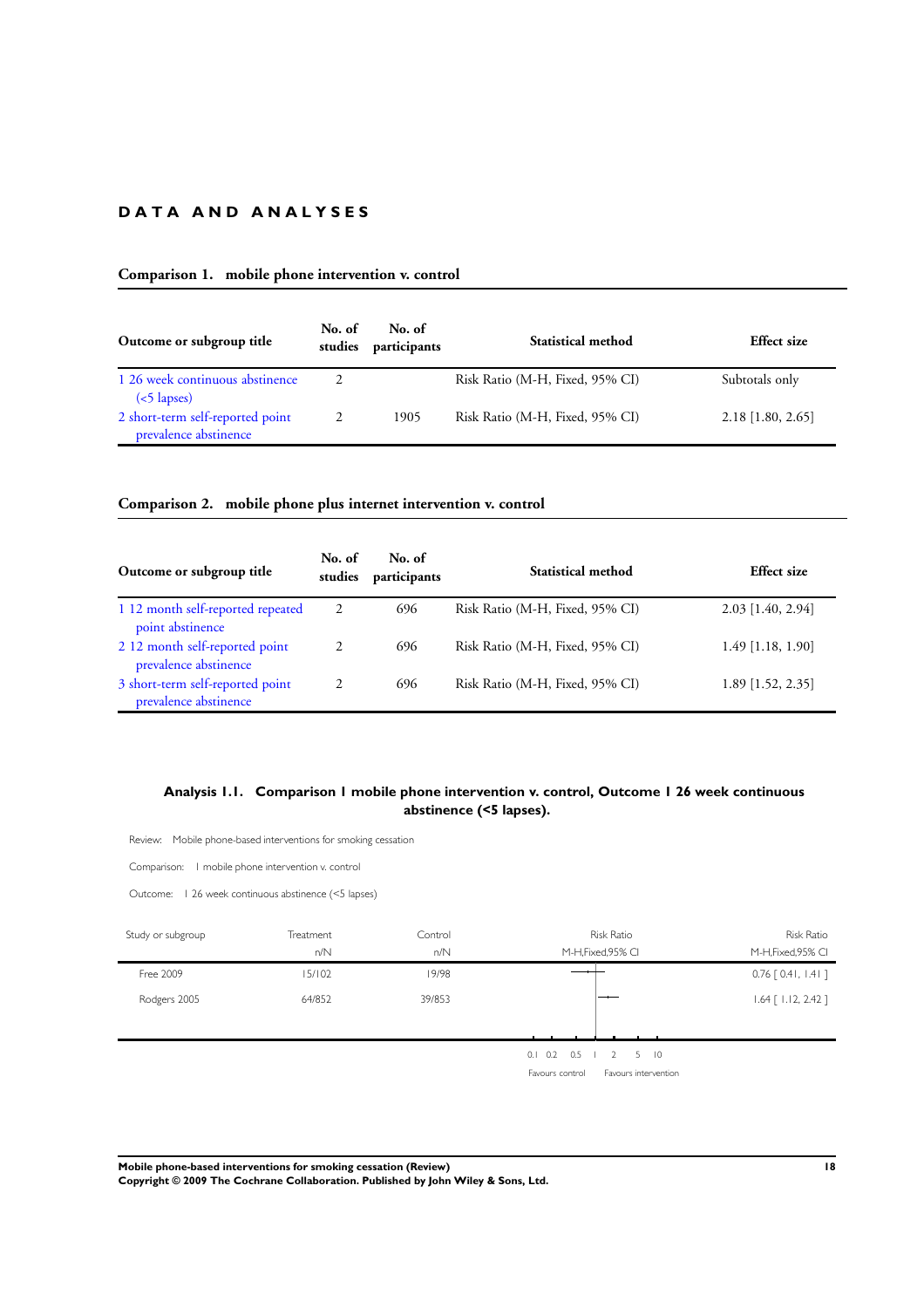# <span id="page-20-0"></span>**Analysis 1.2. Comparison 1 mobile phone intervention v. control, Outcome 2 short-term self-reported point prevalence abstinence.**

Review: Mobile phone-based interventions for smoking cessation

Comparison: 1 mobile phone intervention v. control

Outcome: 2 short-term self-reported point prevalence abstinence

| Study or subgroup                                                       | Treatment | Control |                 |                  | <b>Risk Ratio</b> |    |                | Weight | <b>Risk Ratio</b>     |
|-------------------------------------------------------------------------|-----------|---------|-----------------|------------------|-------------------|----|----------------|--------|-----------------------|
|                                                                         | n/N       | n/N     |                 | M-H.Fixed.95% CI |                   |    |                |        | M-H.Fixed.95% CI      |
| Free 2009                                                               | 26/102    | 12/98   |                 |                  |                   |    |                | 10.1%  | 2.08 [ 1.11, 3.89 ]   |
| Rodgers 2005                                                            | 239/852   | 109/853 |                 |                  |                   |    |                | 89.9%  | 2.20 [ 1.79, 2.70 ]   |
| <b>Total (95% CI)</b>                                                   | 954       | 951     |                 |                  |                   |    |                | 100.0% | $2.18$ [ 1.80, 2.65 ] |
| Total events: 265 (Treatment), 121 (Control)                            |           |         |                 |                  |                   |    |                |        |                       |
| Heterogeneity: Chi <sup>2</sup> = 0.03, df = 1 (P = 0.87); $1^2$ = 0.0% |           |         |                 |                  |                   |    |                |        |                       |
| Test for overall effect: $Z = 7.84$ (P < 0.00001)                       |           |         |                 |                  |                   |    |                |        |                       |
|                                                                         |           |         |                 |                  |                   |    |                |        |                       |
|                                                                         |           |         | $0.1 \quad 0.2$ | 0.5              |                   | 5. | $\overline{0}$ |        |                       |

Favours control Favours intervention

# **Analysis 2.1. Comparison 2 mobile phone plus internet intervention v. control, Outcome 1 12 month selfreported repeated point abstinence.**

Review: Mobile phone-based interventions for smoking cessation Comparison: 2 mobile phone plus internet intervention v. control Outcome: 1 12 month self-reported repeated point abstinence Study or subgroup Treatment Control Risk Ratio Weight Risk Ratio n/N n/N M-H,Fixed,95% CI M-H,Fixed,95% CI Brendryen 2008a 44/200 26/200 26/200 <sup>-</sup> <sup>-</sup> 72.2 % 1.69 [ 1.09, 2.64 ] Brendryen 2008b 29/148 10/148 27.8 % 2.90 [ 1.47, 5.73 ] **Total (95% CI) 348 348 100.0 % 2.03 [ 1.40, 2.94 ]**

Total events: 73 (Treatment), 36 (Control) Heterogeneity: Chi<sup>2</sup> = 1.70, df = 1 (P = 0.19);  $1^2$  =41% Test for overall effect:  $Z = 3.75$  (P = 0.00018)

0.1 0.2 0.5 1 2 5 10

Favours control Favours intervention

**Mobile phone-based interventions for smoking cessation (Review) 19**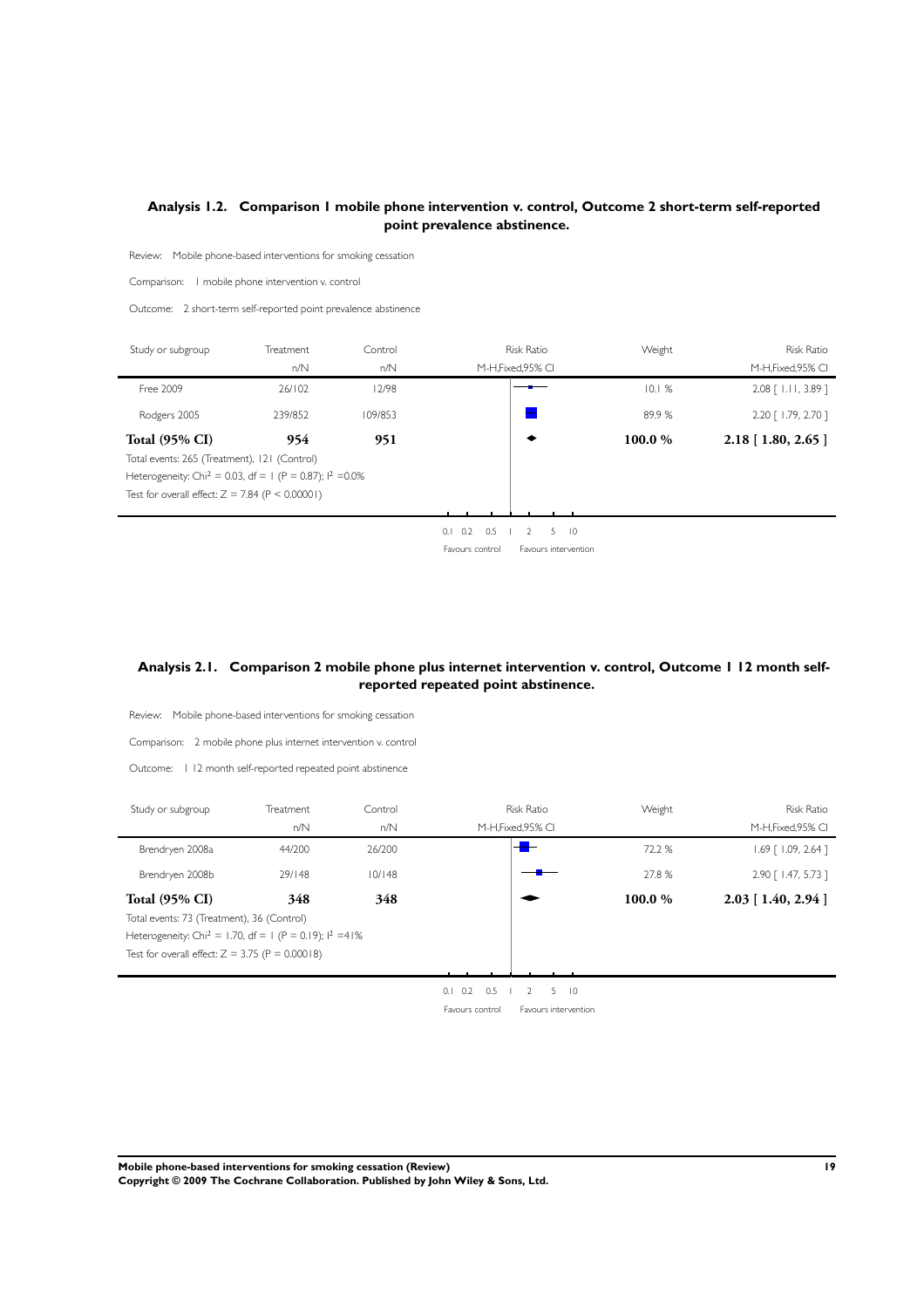### <span id="page-21-0"></span>**Analysis 2.2. Comparison 2 mobile phone plus internet intervention v. control, Outcome 2 12 month selfreported point prevalence abstinence.**

Review: Mobile phone-based interventions for smoking cessation

Comparison: 2 mobile phone plus internet intervention v. control

Outcome: 2 12 month self-reported point prevalence abstinence

| Study or subgroup                                                      | Treatment | Control | <b>Risk Ratio</b>       | Weight         | <b>Risk Ratio</b>          |
|------------------------------------------------------------------------|-----------|---------|-------------------------|----------------|----------------------------|
|                                                                        | n/N       | n/N     | M-H.Fixed.95% CI        |                | M-H.Fixed.95% CI           |
| Brendryen 2008a                                                        | 74/200    | 48/200  |                         | 59.3%          | $1.54$ $[$ $1.14$ , 2.09 ] |
| Brendryen 2008b                                                        | 47/148    | 33/148  |                         | 40.7%          | $1.42$ [ 0.97, 2.09 ]      |
| <b>Total (95% CI)</b>                                                  | 348       | 348     |                         | 100.0%         | $1.49$ [ 1.18, 1.90 ]      |
| Total events: 121 (Treatment), 81 (Control)                            |           |         |                         |                |                            |
| Heterogeneity: Chi <sup>2</sup> = 0.10, df = 1 (P = 0.75); $1^2$ =0.0% |           |         |                         |                |                            |
| Test for overall effect: $Z = 3.29$ (P = 0.00099)                      |           |         |                         |                |                            |
|                                                                        |           |         |                         |                |                            |
|                                                                        |           |         | 0.5<br>0.2<br>5.<br>0.1 | $\overline{0}$ |                            |

Favours control Favours intervention

### **Analysis 2.3. Comparison 2 mobile phone plus internet intervention v. control, Outcome 3 short-term selfreported point prevalence abstinence.**

Review: Mobile phone-based interventions for smoking cessation Comparison: 2 mobile phone plus internet intervention v. control Outcome: 3 short-term self-reported point prevalence abstinence Study or subgroup Treatment Control Risk Ratio Weight Risk Ratio n/N n/N M-H,Fixed,95% CI M-H,Fixed,95% CI Brendryen 2008a 99/200 59/200 59/200 59/200  $\frac{1}{2}$  70.2 % 1.68 [ 1.30, 2.17 ] Brendryen 2008b 60/148 25/148 25/148 29.8 % 2.40 [ 1.60, 3.61 ] **Total (95% CI) 348 348 100.0 % 1.89 [ 1.52, 2.35 ]** Total events: 159 (Treatment), 84 (Control) Heterogeneity: Chi<sup>2</sup> = 2.16, df = 1 (P = 0.14);  $1^2$  =54% Test for overall effect:  $Z = 5.75$  (P < 0.00001) 0.1 0.2 0.5 1 2 5 10 Favours control Favours intervention

**Mobile phone-based interventions for smoking cessation (Review) 20**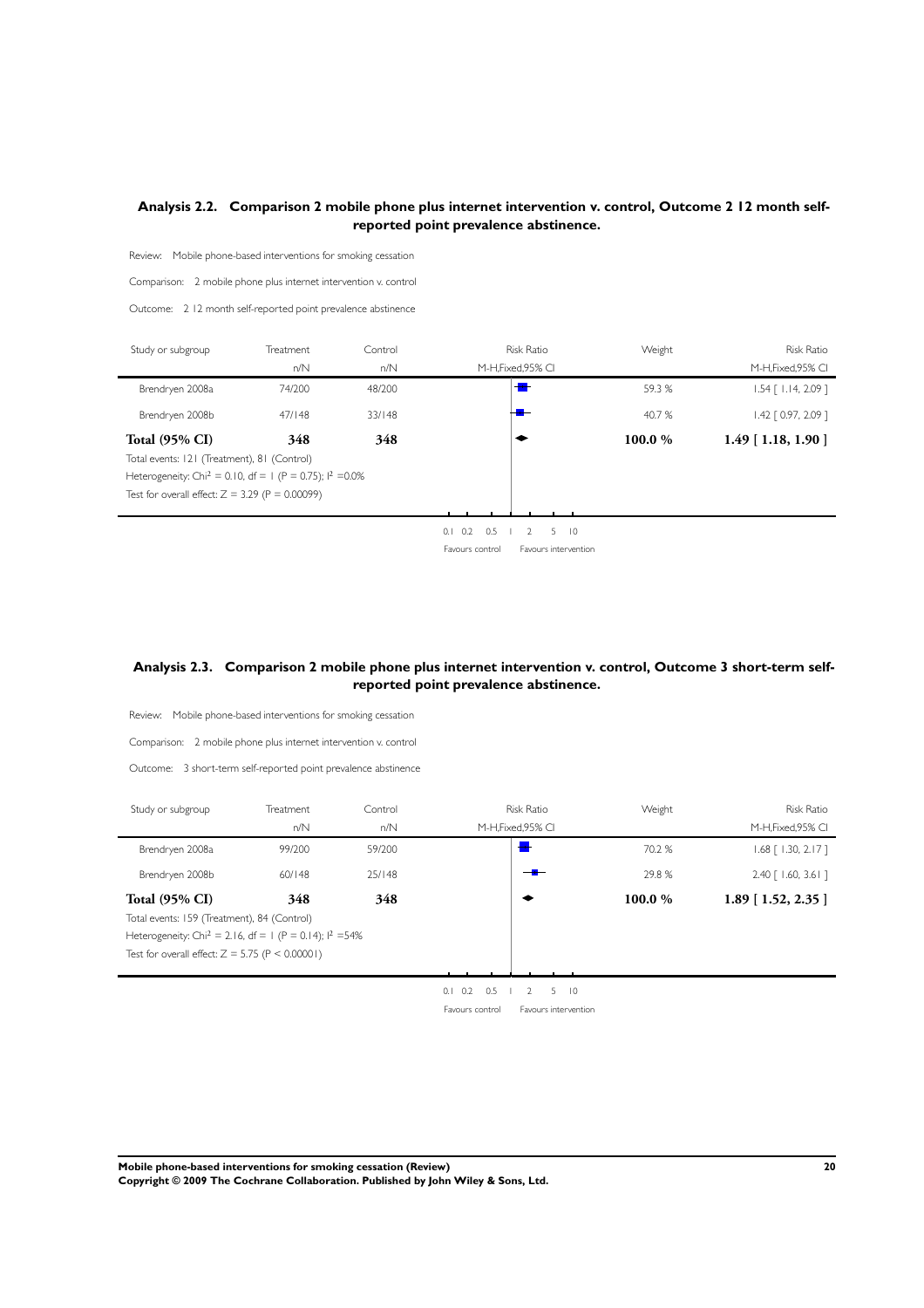# **W H A T ' S N E W**

Last assessed as up-to-date: 28 June 2009.

15 July 2008 Amended Converted to new review format.

# **H I S T O R Y**

Protocol first published: Issue 3, 2007

Review first published: Issue 4, 2009

5 September 2006 New citation required and conclusions have changed Substantive amendment

# **C O N T R I B U T I O N S O F A U T H O R S**

RW is the lead author of this review. RW and HM selected studies for inclusion and these were reviewed by RB. RW and RL independently extracted data from the papers and undertook the analysis. All authors contributed to the writing and editing of the review.

# **D E C L A R A T I O N S O F I N T E R E S T**

One of the authors of this review was the Principal Investigator of one of the included studies [\(Rodgers 2005](#page-10-0));

R.Whittaker was a co-author (Bramley 2006; [Free 2009](#page-10-0)).

Auckland UniServices Ltd has entered into a licensing agreement for the programme developed from the intervention reported in the latter trial.

# **S O U R C E S O F S U P P O R T**

### **Internal sources**

- Clinical Trials Research Centre (Auckland Uniservices), Australia.
- Cancer Council Victoria, Australia.

**Mobile phone-based interventions for smoking cessation (Review) 21 Copyright © 2009 The Cochrane Collaboration. Published by John Wiley & Sons, Ltd.**